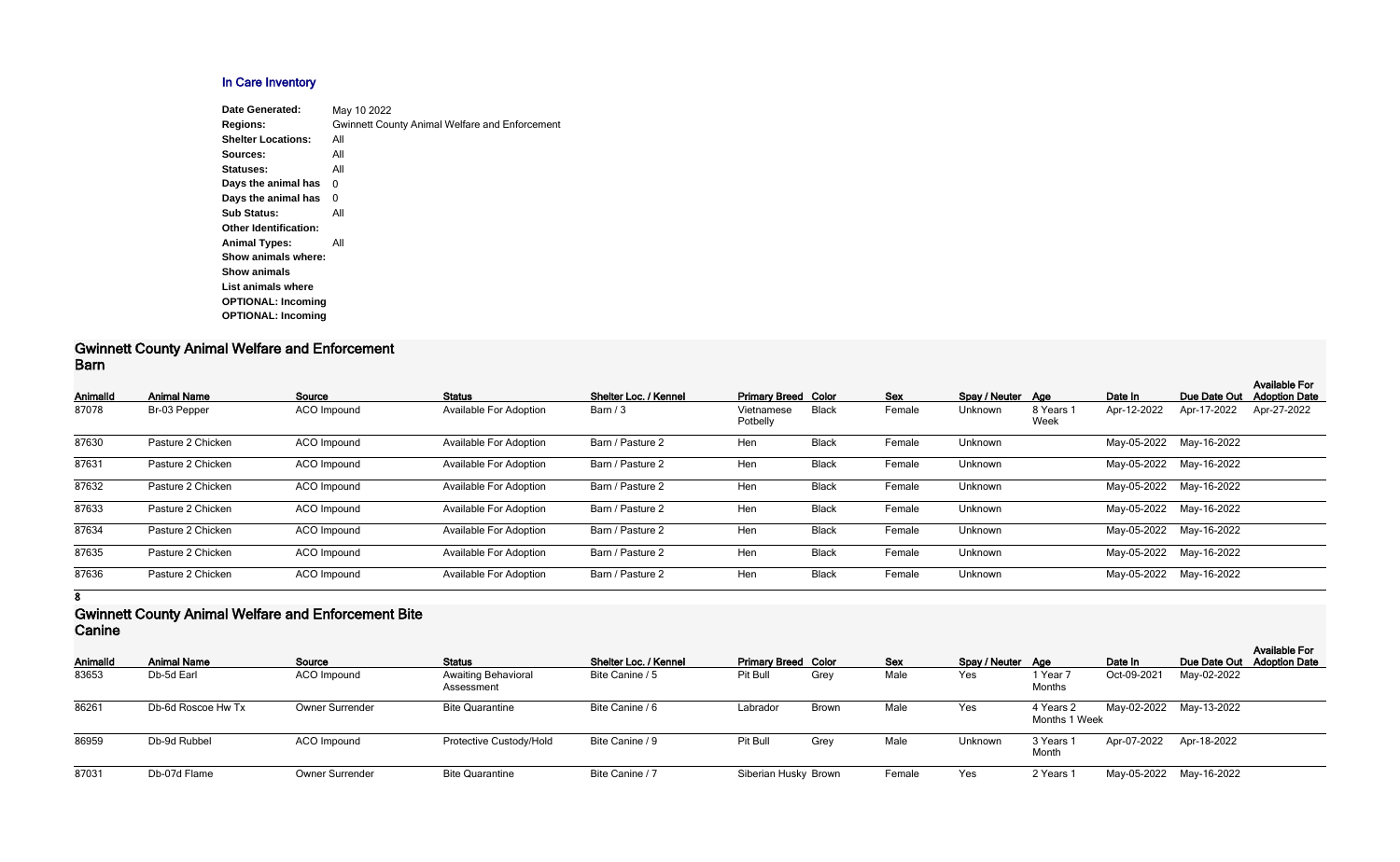|       |               |             |                         |                  |                          |                   |        |         | Month                      |             |                         |
|-------|---------------|-------------|-------------------------|------------------|--------------------------|-------------------|--------|---------|----------------------------|-------------|-------------------------|
| 87343 | Db-04 Odin    | ACO Impound | Protective Custody/Hold | Bite Canine / 4  | Pit Bull                 | <b>Black</b>      | Male   | Yes     | 2 Years 1<br>Week          | Apr-27-2022 | Apr-27-2022             |
| 87510 | Db-2d Luca    | ACO Impound | <b>Bite Quarantine</b>  | Bite Canine / 2  | <b>Great Dane</b>        | <b>Blue Merle</b> | Male   | Yes     | 1 Year 6<br>Months 1 Week  |             | May-01-2022 May-01-2022 |
| 87570 | Db-1c King    | ACO Impound | Protective Custody/Hold | Bite Canine / 1  | Pit Bull                 | Tan               | Male   | Unknown | 4 Years 1<br>Week (approx) | May-03-2022 | May-03-2022             |
| 87651 | Db-8 Chase    | ACO Impound | Protective Custody/Hold | Bite Canine / 8  | Pit Bull                 | Brown             | Male   | No      | 7 Months                   | May-06-2022 | Jun-01-2022             |
| 87652 | Db8 Brownie   | ACO Impound | Protective Custody/Hold | Bite Canine / 8  | American Bully Tri Color |                   | Male   | No      | 4 Months                   | May-06-2022 | Jun-01-2022             |
| 87653 | Db-8 Boo Boo  | ACO Impound | Protective Custody/Hold | Bite Canine / 8  | American Bully Tri Color |                   | Male   | No      | 4 Months                   |             | May-06-2022 Jun-01-2022 |
| 87654 | Db-8 All Blue | ACO Impound | Protective Custody/Hold | Bite Canine / 8  | American Bully Grey      |                   | Male   | No      | 4 Months                   | May-06-2022 | Jun-01-2022             |
| 87655 | Db3 Sugar     | ACO Impound | Protective Custody/Hold | Bite Canine / 3  | American Bully Tri Color |                   | Female | No      | 3 Years                    |             | May-06-2022 Jun-01-2022 |
| 87656 | Db3 Free      | ACO Impound | Protective Custody/Hold | Bite Canine / 3  | American Pit<br>Bull     | White             | Female | No      | 3 Years                    | May-06-2022 | Jun-01-2022             |
| 87693 | Db-10d Mochi  | ACO Impound | Protective Custody/Hold | Bite Canine / 10 | Shiba Inu                | Red               | Male   | Yes     | 5 Years 9<br>Months        | May-09-2022 | May-09-2022             |

### **Gwinnett County Animal Welfare and Enforcement Canine Pod 1 - Large Canine**

| Animalld | <b>Animal Name</b>   | Source                 | <b>Status</b>                            | Shelter Loc. / Kennel                          | <b>Primary Breed Color</b>  |                      | <b>Sex</b> | Spay / Neuter Age |                                        | Date In     | Due Date Out | <b>Available For</b><br><b>Adoption Date</b> |
|----------|----------------------|------------------------|------------------------------------------|------------------------------------------------|-----------------------------|----------------------|------------|-------------------|----------------------------------------|-------------|--------------|----------------------------------------------|
| 64919    | Pen 115 Marlie       | <b>Owner Surrender</b> | <b>Available For Adoption</b>            | Canine Pod 1 - Large Canine /<br>115           | Pit Bull                    | <b>Brindle</b>       | Female     | Yes               | 6 Years 6<br>Months<br>(approx)        | Nov-06-2018 | May-07-2022  | May-07-2022                                  |
| 66526    | Pen 127c Bandit      | <b>Owner Surrender</b> | <b>Available For Adoption</b>            | Canine Pod 1 - Large Canine / Catahoula<br>127 |                             | <b>Brindle</b>       | Male       | Yes               | 5 Years 2<br>Months 1 Week             | Feb-24-2022 | Feb-24-2022  | Feb-24-2022                                  |
| 75758    | Pen 117 Diesel       | ACO Impound            | <b>Available For Adoption</b>            | Canine Pod 1 - Large Canine /<br>117           | <b>Pit Bull</b>             | <b>Tiger Brindle</b> | Male       | Yes               | 6 Years 8<br>Months 1 Week<br>(approx) | Mar-28-2022 | Apr-07-2022  | Apr-08-2022                                  |
| 80395    | Pen 124c Jethro      | <b>Owner Surrender</b> | <b>Available For Adoption</b>            | Canine Pod 1 - Large Canine /<br>124           | <b>Pit Bull</b>             | Grey                 | Male       | Yes               | 2 Years 11<br>Months 1 Week            | Apr-06-2022 | Apr-06-2022  | Apr-06-2022                                  |
| 83389    | Pen 125 Jellal       | ACO Impound            | <b>Available For Adoption</b>            | Canine Pod 1 - Large Canine /<br>125           | American Pit<br><b>Bull</b> | <b>Black</b>         | Male       | Yes               | 3 Years 7<br>Months 1 Week             | Mar-21-2022 | Mar-22-2022  | Mar-22-2022                                  |
| 84800    | Pen 118 Leia         | Owner Surrender - ACO  | <b>Available For Adoption</b>            | Canine Pod 1 - Large Canine /<br>118           | <b>Pit Bull</b>             | Tan                  | Female     | Yes               | 7 Years 5<br>Months                    | Dec-23-2021 | Dec-23-2021  | Dec-18-2021                                  |
| 85281    | Pen 101 Chance Hw Tx | Owner Surrender        | <b>Available For Adoption</b>            | Canine Pod 1 - Large Canine /<br>101           | American Pit<br><b>Bull</b> | <b>Black</b>         | Male       | Yes               | 7 Years 4<br>Months 1 Week<br>(approx) | Mar-28-2022 | Mar-28-2022  | Mar-28-2022                                  |
| 85457    | Pen 121 Lion King    | <b>ACO</b> Impound     | <b>Available For Adoption</b>            | Canine Pod 1 - Large Canine /<br>121           | American Pit<br><b>Bull</b> | Tan                  | Male       | Yes               | 1 Year 9<br>Months 3<br>Weeks          | Jan-13-2022 | Jan-23-2022  | Jan-25-2022                                  |
| 85494    | Pen 100c Squirrel    | <b>Owner Surrender</b> | <b>Awaiting Behavioral</b><br>Assessment | Canine Pod 1 - Large Canine /<br>100           | Dobermann                   | Grey                 | Male       | Yes               | 2 Years 3<br>Months 3                  | Apr-29-2022 | Apr-29-2022  | Jan-19-2022                                  |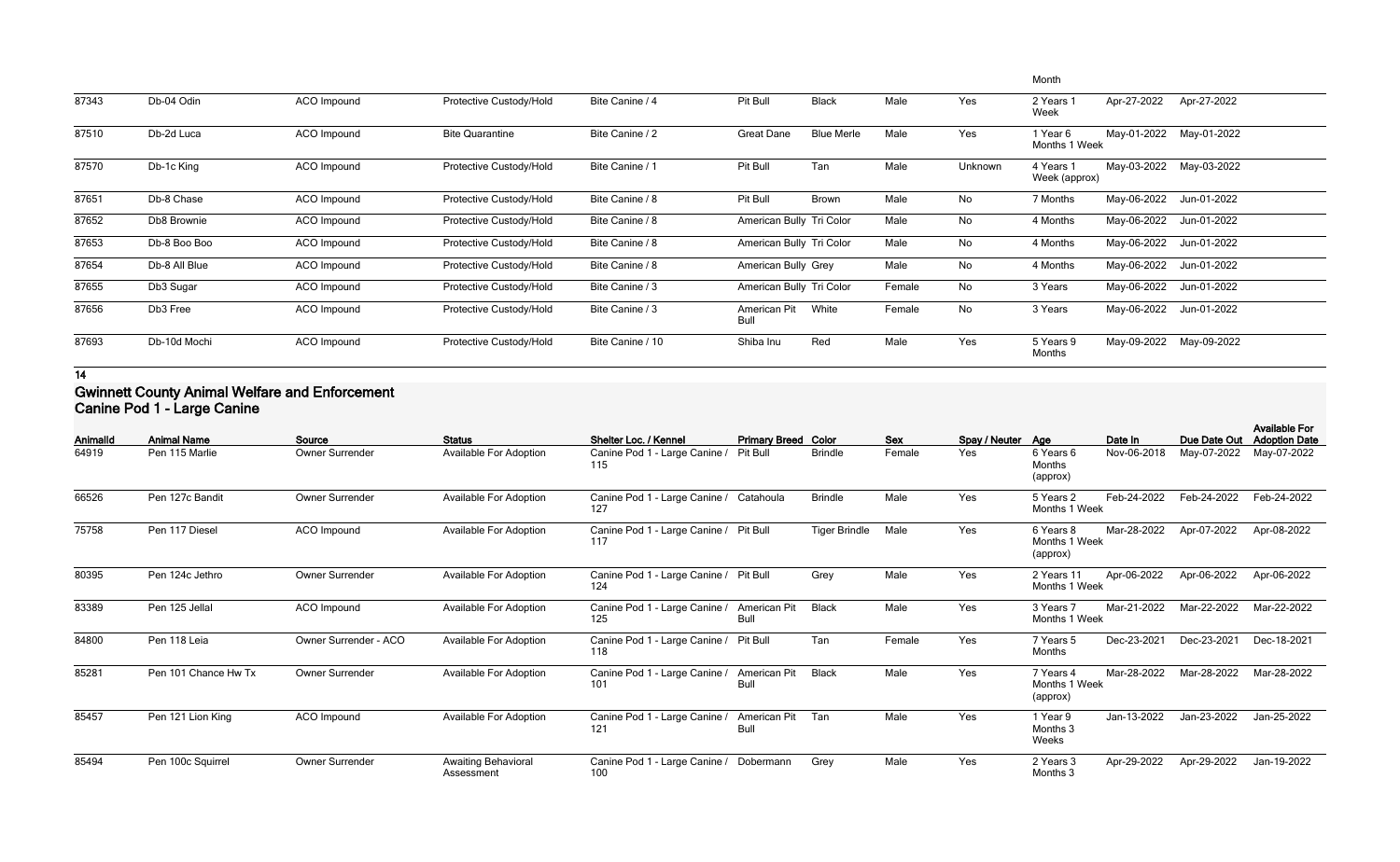|       |                     |                        |                               |                                               |                           |                     |        |         | Weeks<br>(approx)                      |             |                         |             |
|-------|---------------------|------------------------|-------------------------------|-----------------------------------------------|---------------------------|---------------------|--------|---------|----------------------------------------|-------------|-------------------------|-------------|
| 85586 | Pen 104 Stark       | ACO Impound            | Available For Adoption        | Canine Pod 1 - Large Canine / Labrador<br>104 |                           | Red                 | Male   | yes     | 7 Years 2<br>Weeks                     | Jan-24-2022 | Feb-03-2022             | Feb-03-2022 |
| 85763 | Pen 113 Ginnley     | Owner Surrender        | Available For Adoption        | Canine Pod 1 - Large Canine / Shepherd<br>113 |                           | <b>Brown</b>        | Male   | Yes     | 1 Year 3<br>Months 1 Week              | Apr-16-2022 | Apr-16-2022             | Feb-07-2022 |
| 85786 | Pen 103c Baxter     | Owner Surrender        | Available For Adoption        | Canine Pod 1 - Large Canine / Labrador<br>103 |                           | White               | Male   | Yes     | 7 Years 1<br>Month 3 Weeks             | Apr-04-2022 | Apr-04-2022             | Apr-04-2022 |
| 86347 | Pen 114 Malibu Hw++ | ACO Impound            | <b>Available For Adoption</b> | Canine Pod 1 - Large Canine / Pit Bull<br>114 |                           | Tan                 | Female | Yes     | 4 Years 2<br>Months                    | Mar-06-2022 | Mar-11-2022             |             |
| 86439 | Pen 126 Grouper     | ACO Impound            | Available For Adoption        | Canine Pod 1 - Large Canine / Pit Bull<br>126 |                           | <b>Black</b>        | Male   | Yes     | 1 Year 1 Month Mar-10-2022<br>4 Weeks  |             | Mar-13-2022             | Mar-15-2022 |
| 86666 | Pen 119 Bugz        | ACO Impound            | Available For Adoption        | Canine Pod 1 - Large Canine /<br>119          | American<br><b>Staffy</b> | Tan                 | Male   | Yes     | 3 Years 1<br>Month 2 Weeks             | Mar-22-2022 | Mar-25-2022             | Mar-26-2022 |
| 86699 | Pen 123 Thor        | <b>Owner Surrender</b> | <b>Available For Adoption</b> | Canine Pod 1 - Large Canine /<br>123          | <b>Pit Bull</b>           | Tan                 | Male   | Yes     | 2 Years 1<br>Month 2 Weeks<br>(approx) | Apr-20-2022 | Apr-20-2022             | Apr-20-2022 |
| 86705 | Pen 112 Patrick     | ACO Impound            | Available For Adoption        | Canine Pod 1 - Large Canine / Pit Bull<br>112 |                           | <b>Brown</b>        | Male   | Yes     | 2 Years 1<br>Month 2 Weeks             | Mar-24-2022 | Mar-28-2022             | Mar-29-2022 |
| 86793 | Pen 106 Lloyd       | ACO Impound            | Available For Adoption        | Canine Pod 1 - Large Canine / Pit Bull<br>106 |                           | <b>Blue Brindle</b> | Male   | Yes     | 2 Years 1<br>Month 1 Week              | Mar-30-2022 | Apr-02-2022             | Apr-02-2022 |
| 86812 | Pen 110 Odessa      | ACO Impound            | <b>Available For Adoption</b> | Canine Pod 1 - Large Canine / Pit Bull<br>110 |                           | Grey                | Female | Yes     | 6 Years 1<br>Month 1 Week              | Apr-01-2022 | Apr-04-2022             | Apr-05-2022 |
| 87020 | Pen 120 Kai         | ACO Impound            | Available For Adoption        | Canine Pod 1 - Large Canine / Boxer<br>120    |                           | <b>Brindle</b>      | Female | Yes     | 2 Years 4<br>Weeks                     | Apr-09-2022 | Apr-13-2022             | Apr-21-2022 |
| 87168 | Pen 107 Cam         | ACO Impound            | Available For Adoption        | Canine Pod 1 - Large Canine / Labrador<br>107 |                           | Brown               | Male   | yes     | 3 Years 3<br>Weeks                     | Apr-16-2022 | Apr-20-2022             | Apr-21-2022 |
| 87224 | Pen 116 Lavato      | ACO Impound            | <b>Available For Adoption</b> | Canine Pod 1 - Large Canine / Pit Bull<br>116 |                           | <b>Brown</b>        | Female | yes     | 3 Years 2<br>Weeks                     | Apr-19-2022 | Apr-22-2022             | Apr-23-2022 |
| 87298 | Pen 102 Spork       | Owner Surrender        | <b>Available For Adoption</b> | Canine Pod 1 - Large Canine / Boxer<br>102    |                           | <b>Brown</b>        | Male   | Yes     | 2 Years 2<br>Weeks                     | May-05-2022 | May-05-2022             | May-05-2022 |
| 87326 | Pen 105 Friday      | ACO Impound            | <b>Available For Adoption</b> | Canine Pod 1 - Large Canine / Labrador<br>105 |                           | Tri Color           | Male   | Yes     | 5 Years 2<br>Weeks<br>(approx)         | Apr-25-2022 | May-05-2022             | May-06-2022 |
| 87417 | Pen 122 Sparky      | ACO Impound            | <b>Available For Adoption</b> | Canine Pod 1 - Large Canine / Pit Bull<br>122 |                           | Blue                | Male   | Yes     | 2 Years 1<br>Week                      | Apr-28-2022 | May-02-2022             | May-03-2022 |
| 87464 | Pen 111 Tulip       | ACO Impound            | Available For Adoption        | Canine Pod 1 - Large Canine / Pit Bull<br>111 |                           | Red                 | Female | Yes     | 2 Years 1<br>Week                      | Apr-29-2022 | May-02-2022             | May-04-2022 |
| 87528 | Pen 109 Farva       | ACO Impound            | <b>Available For Adoption</b> | Canine Pod 1 - Large Canine / Labrador<br>109 |                           | Tri Color           | Male   | Yes     | 1 Year 6<br>Months                     |             | May-02-2022 May-05-2022 | May-07-2022 |
| 87627 | Pen 108 Yugi        | ACO Impound            | <b>Available For Adoption</b> | Canine Pod 1 - Large Canine /<br>108          | German<br>Shepherd        | Brown               | Male   | Unknown |                                        |             | May-05-2022 May-15-2022 | May-17-2022 |

**Gwinnett County Animal Welfare and Enforcement**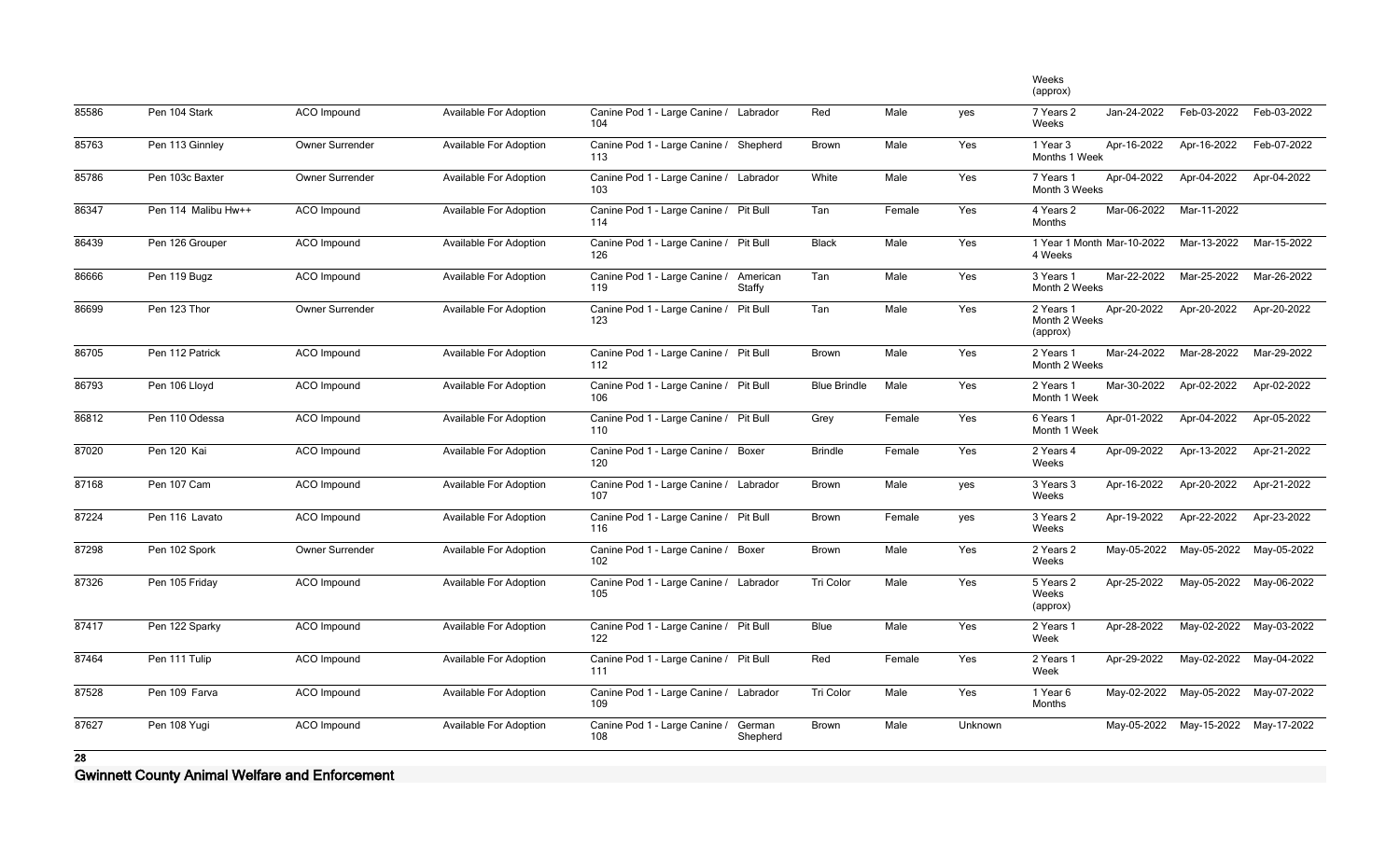### **Canine Pod 2 - Large Canine**

| AnimalId | <b>Animal Name</b>  | Source                 | <b>Status</b>                 | Shelter Loc. / Kennel                         | <b>Primary Breed Color</b> |                      | <b>Sex</b> | Spay / Neuter Age |                                            | Date In     | Due Date Out                        | <b>Available For</b><br><b>Adoption Date</b> |
|----------|---------------------|------------------------|-------------------------------|-----------------------------------------------|----------------------------|----------------------|------------|-------------------|--------------------------------------------|-------------|-------------------------------------|----------------------------------------------|
| 72042    | Pen 143 Jasper Hw++ | <b>Owner Surrender</b> | Available For Adoption        | Canine Pod 2 - Large Canine /<br>143          | Pit Bull                   | Brown                | Male       | Yes               | 4 Years 5<br>Months                        | Mar-23-2022 | Mar-23-2022                         | Mar-23-2022                                  |
| 76189    | Pen 132 Silk        | ACO Impound            | Available For Adoption        | Canine Pod 2 - Large Canine / Pit Bull<br>132 |                            | Red                  | Male       | No                | 4 Years 7<br>Months 3<br>Weeks             |             | May-05-2022 May-15-2022 May-17-2022 |                                              |
| 76619    | Pen 141 Barry       | Owner Surrender        | <b>Available For Adoption</b> | Canine Pod 2 - Large Canine / Pit Bull<br>141 |                            | <b>Brindle</b>       | Male       | Yes               | 3 Years 6<br>Months 4<br>Weeks<br>(approx) | Dec-23-2021 | Dec-23-2021                         | Dec-28-2021                                  |
| 77752    | Pen 155c Abby       | Owner Surrender        | Available For Adoption        | Canine Pod 2 - Large Canine / Shepherd<br>155 |                            | <b>Brindle</b>       | Female     | Yes               | 2 Years 10<br>Months 3<br>Weeks            | Feb-18-2022 | Feb-18-2022                         |                                              |
| 82276    | Pen 149c Jack       | Owner Surrender        | Available For Adoption        | Canine Pod 2 - Large Canine / Labrador<br>149 |                            | White                | Male       | Yes               | 2 Years 8<br>Months 3<br>Weeks<br>(approx) | Jan-22-2022 | Jan-22-2022                         | Jan-22-2022                                  |
| 83218    | Pen 136c Paris      | Owner Surrender        | Available For Adoption        | Canine Pod 2 - Large Canine / Labrador<br>136 |                            | Tan                  | Female     | Yes               | 8 Years 7<br>Months 2<br>Weeks<br>(approx) | Jan-03-2022 | Jan-13-2022                         |                                              |
| 85787    | Pen 153c Jonah      | ACO Impound            | Available For Adoption        | Canine Pod 2 - Large Canine / Pit Bull<br>153 |                            | Red                  | Male       | Yes               | 2 Years 3<br>Months 1 Week                 | Feb-03-2022 | Feb-12-2022                         | Feb-18-2022                                  |
| 85846    | Pen 138 Diego Tx    | ACO Impound            | Available For Adoption        | Canine Pod 2 - Large Canine / Pit Bull<br>138 |                            | Brown                | Male       | Yes               | 1 Year 9<br>Months                         | Feb-07-2022 | Feb-10-2022                         | Feb-12-2022                                  |
| 86088    | Pen 134 Teddy       | ACO Impound            | Available For Adoption        | Canine Pod 2 - Large Canine / Pit Bull<br>134 |                            | Tan                  | Male       | Yes               | 1 Year 2<br>Months 2<br>Weeks<br>(approx)  | Feb-20-2022 | Feb-20-2022                         | Feb-23-2022                                  |
| 86113    | Pen 147 Tatum       | ACO Impound            | Available For Adoption        | Canine Pod 2 - Large Canine / Labrador<br>147 |                            | <b>Black</b>         | Male       | Yes               | 2 Years 2<br>Months 2<br>Weeks             | Feb-22-2022 | Feb-25-2022                         | Feb-26-2022                                  |
| 86114    | Pen 150 Bosco Hw Tx | Transfer In            | <b>Available For Adoption</b> | Canine Pod 2 - Large Canine / Pit Bull<br>150 |                            | <b>Brown</b>         | Male       | Yes               | 5 Years 2<br>Months 2<br>Weeks             | Feb-22-2022 | Feb-22-2022                         | Feb-26-2022                                  |
| 86115    | Pen 148 Rhino       | ACO Impound            | Available For Adoption        | Canine Pod 2 - Large Canine / Pit Bull<br>148 |                            | <b>Brindle</b>       | Male       | Yes               | 3 Years 2<br>Months 2<br>Weeks             | Feb-22-2022 | Feb-25-2022                         | Feb-26-2022                                  |
| 86139    | Pen 130c Carlton    | ACO Impound            | <b>Available For Adoption</b> | Canine Pod 2 - Large Canine / Pit Bull<br>130 |                            | <b>Brindle</b>       | Male       | yes               | 5 Years 2<br>Months 2<br>Weeks             | Feb-23-2022 | Feb-26-2022                         | Feb-28-2022                                  |
| 86263    | Pen 131 Oakley      | ACO Impound            | <b>Available For Adoption</b> | Canine Pod 2 - Large Canine / Pit Bull<br>131 |                            | <b>Black</b>         | Male       | Yes               | 1 Year 8<br>Months 1 Week                  | Mar-01-2022 | Mar-04-2022                         | Mar-05-2022                                  |
| 86400    | Pen 135c Bernard    | ACO Impound            | Available For Adoption        | Canine Pod 2 - Large Canine / Pit Bull<br>135 |                            | <b>Black Brindle</b> | Male       | Yes               | 2 Years 2<br>Months                        | Mar-08-2022 | Mar-11-2022                         | Mar-12-2022                                  |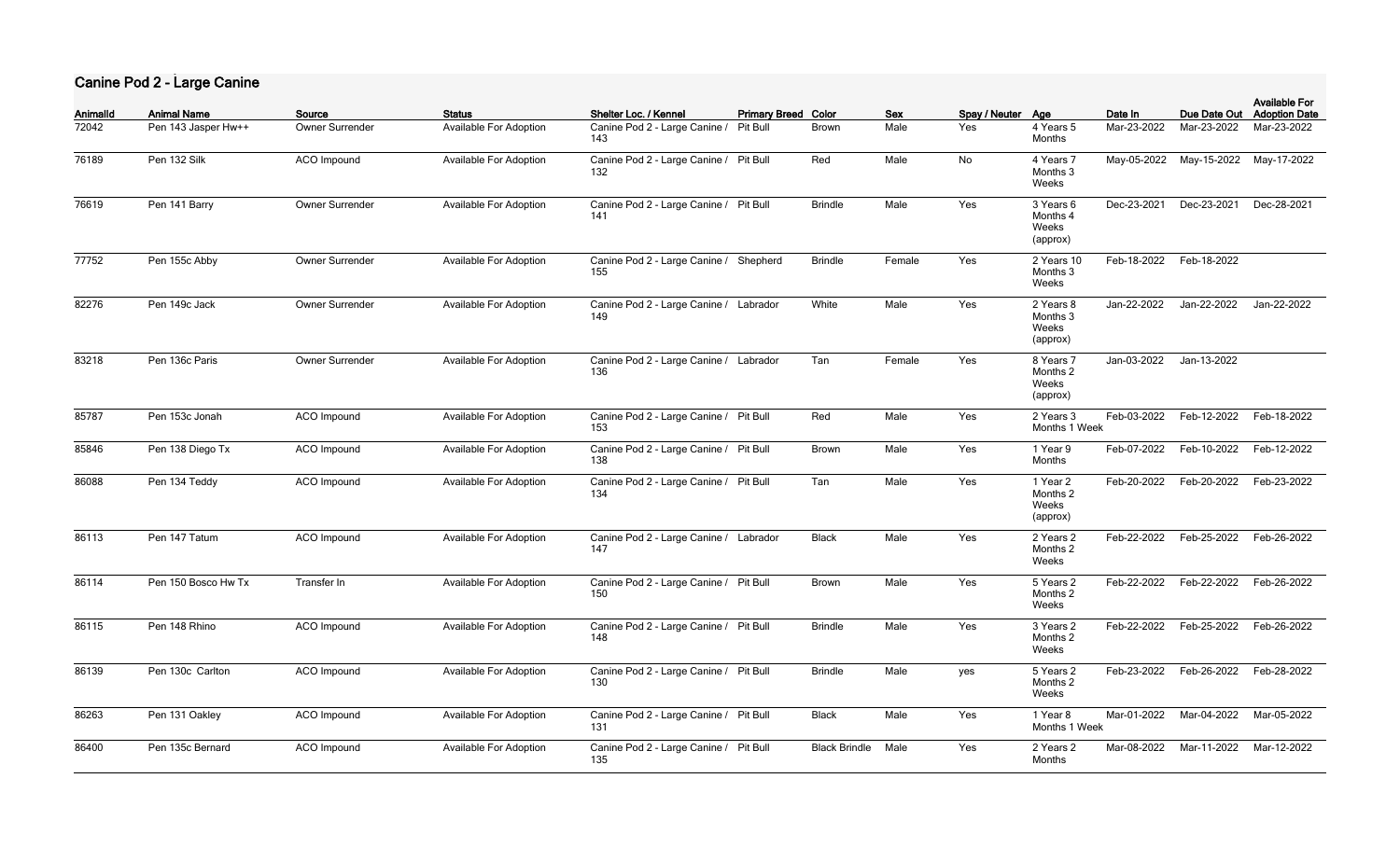| 86739 | Pen 133c Blanco     | Owner Surrender            | <b>Awaiting Behavioral</b><br>Assessment | Canine Pod 2 - Large Canine / Siberian Husky White<br>133 |                     |                             | Male   | Yes | 2 Years 1<br>Month 1 Week | Apr-18-2022 | Apr-28-2022 |             |
|-------|---------------------|----------------------------|------------------------------------------|-----------------------------------------------------------|---------------------|-----------------------------|--------|-----|---------------------------|-------------|-------------|-------------|
| 86788 | Pen 151 Wagner      | <b>ACO</b> Impound         | <b>Available For Adoption</b>            | Canine Pod 2 - Large Canine / Pit Bull<br>151             |                     | <b>Black</b>                | Male   | Yes | 1 Year 7<br>Months 1 Week | Mar-30-2022 | Apr-10-2022 | Apr-11-2022 |
| 86884 | Pen 142c Roxie      | ACO Impound                | <b>Available For Adoption</b>            | Canine Pod 2 - Large Canine / Labrador<br>142             |                     | <b>Black</b>                | Female | yes | 4 Years 1<br>Month        | Apr-05-2022 | Apr-08-2022 | Apr-09-2022 |
| 86996 | Pen 144d Pretzel    | ACO Impound                | <b>Awaiting Behavioral</b><br>Assessment | Canine Pod 2 - Large Canine / Pit Bull<br>144             |                     | Brown                       | Male   | No  | 2 Years 1<br>Month        | Apr-08-2022 | Apr-11-2022 |             |
| 87101 | Pen 129 Tank        | <b>ACO</b> Impound         | <b>Available For Adoption</b>            | Canine Pod 2 - Large Canine / Pit Bull<br>129             |                     | <b>Black</b>                | Male   | Yes | 4 Years 3<br>Weeks        | Apr-13-2022 | Apr-16-2022 | Apr-18-2022 |
| 87203 | Pen 128c Anemone    | <b>ACO</b> Impound         | <b>Available For Adoption</b>            | Canine Pod 2 - Large Canine / Pit Bull<br>128             |                     | Brown                       | Female | Yes | 3 Years 3<br>Weeks        | Apr-18-2022 | Apr-21-2022 | Apr-22-2022 |
| 87293 | Pen 152 Luna        | Humane Officer Surrendered | Awaiting Behavioral<br>Assessment        | Canine Pod 2 - Large Canine / Siberian Husky White<br>152 |                     |                             | Female | Yes | 1 Year 2<br>Weeks         | Apr-22-2022 | May-02-2022 |             |
| 87311 | Pen 139 Colander    | ACO Impound                | <b>Available For Adoption</b>            | Canine Pod 2 - Large Canine / Pit Bull<br>139             |                     | <b>Brown Brindle Female</b> |        | Yes | 3 Years 2<br>Weeks        | Apr-24-2022 | Apr-28-2022 | Apr-29-2022 |
| 87317 | Pen 146 Elijah      | ACO Impound                | <b>Available For Adoption</b>            | Canine Pod 2 - Large Canine / Labrador<br>146             |                     | Brown                       | Male   | Yes | 2 Years 2<br>Weeks        | Apr-25-2022 | Apr-28-2022 | Apr-28-2022 |
| 87465 | Pen 137c Fettuccini | ACO Impound                | <b>Available For Adoption</b>            | Canine Pod 2 - Large Canine /<br>137                      | German<br>Shepherd  | <b>Black</b>                | Male   | Yes | 5 Years 1<br>Week         | Apr-29-2022 | May-03-2022 | May-04-2022 |
| 87490 | Pen 140 Keanu       | ACO Impound                | <b>Available For Adoption</b>            | Canine Pod 2 - Large Canine /<br>140                      | <b>Pit Bull</b>     | Grey                        | Male   | Yes | 1 Year 6<br>Months 1 Week | Apr-30-2022 | May-03-2022 | May-04-2022 |
| 87552 | Pen 145 Dice        | ACO Impound                | <b>Available For Adoption</b>            | Canine Pod 2 - Large Canine /<br>145                      | Boxer               | White                       | Male   | Yes | 3 Years 1<br>Week         | May-03-2022 | May-06-2022 | May-07-2022 |
| 87594 | Pen 154c Marigold   | <b>ACO</b> Impound         | <b>Available For Adoption</b>            | Canine Pod 2 - Large Canine /<br>154                      | Belgian<br>Malinois | <b>Brown</b>                | Female | Yes | 2 Years                   | May-04-2022 | May-07-2022 | May-09-2022 |

### **Gwinnett County Animal Welfare and Enforcement Canine Pod 3 - Medium Canine**

| Animalld | <b>Animal Name</b> | Source                 | <b>Status</b>                 | Shelter Loc. / Kennel                 | <b>Primary Breed Color</b> |              | Sex    | Spay / Neuter Age |                                            | Date In     | Due Date Out | <b>Available For</b><br><b>Adoption Date</b> |
|----------|--------------------|------------------------|-------------------------------|---------------------------------------|----------------------------|--------------|--------|-------------------|--------------------------------------------|-------------|--------------|----------------------------------------------|
| 53221    | Pen 164 Otto       | <b>Owner Surrender</b> | <b>Available For Adoption</b> | Canine Pod 3 - Medium<br>Canine / 164 | Pit Bull                   | <b>Blue</b>  | Male   | Yes               | 7 Years 6<br>Months 2<br>Weeks<br>(approx) | Mar-30-2022 | Mar-30-2022  | Mar-30-2022                                  |
| 59856    | Pen 161 Montana    | ACO Impound            | <b>Available For Adoption</b> | Canine Pod 3 - Medium<br>Canine / 161 | Pit Bull                   | <b>Brown</b> | Male   | Yes               | 6 Years 4<br>Months                        | Apr-25-2022 | Apr-25-2022  | Apr-28-2022                                  |
| 76620    | Pen 179 Cali       | <b>Owner Surrender</b> | <b>Available For Adoption</b> | Canine Pod 3 - Medium<br>Canine / 179 | Pit Bull                   | Grey         | Female | Yes               | 6 Years 6<br>Months 4<br>Weeks<br>(approx) | Dec-23-2021 | Dec-23-2021  | Dec-28-2021                                  |
| 80775    | Pen 162 Cary       | ACO Impound            | <b>Available For Adoption</b> | Canine Pod 3 - Medium<br>Canine / 162 | Pit Bull                   | <b>Black</b> | Female | Yes               | 1 Year 10<br>Months 3<br>Weeks             | Oct-25-2021 | Nov-04-2021  | Nov-04-2021                                  |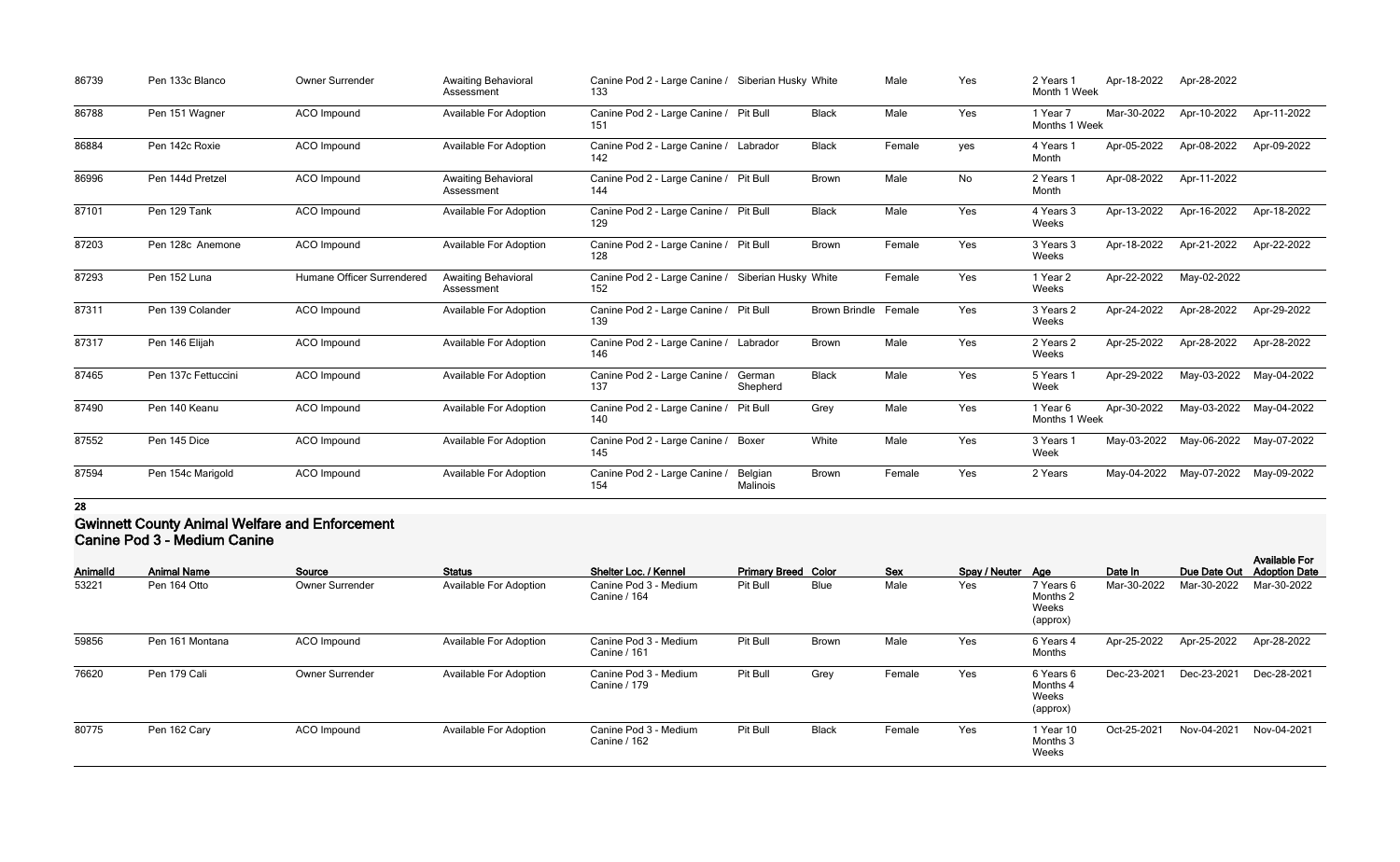| 81840 | Pen 178c Luna        | Owner Surrender            | Available For Adoption                   | Canine Pod 3 - Medium<br>Canine / 178        | Labrador             | <b>Brindle</b>              | Female | Yes | Apr-07-2022<br>2 Years 3<br>Months 1 Week      |             | Apr-16-2022 | Apr-18-2022 |
|-------|----------------------|----------------------------|------------------------------------------|----------------------------------------------|----------------------|-----------------------------|--------|-----|------------------------------------------------|-------------|-------------|-------------|
| 85122 | Pen 158c Bell        | <b>Owner Surrender</b>     | <b>Available For Adoption</b>            | Canine Pod 3 - Medium<br>Canine / 158        | Pit Bull             | Slate                       | Female | Yes | Feb-18-2022<br>2 Years 4<br>Months 2<br>Weeks  |             | Feb-18-2022 | Feb-18-2022 |
| 85147 | Pen 176 Mcfly Hw Tx  | ACO Impound                | <b>Available For Adoption</b>            | Canine Pod 3 - Medium<br>Canine / 176        | Pit Bull             | White                       | Male   | Yes | Dec-23-2021<br>1 Year 10<br>Months 2<br>Weeks  |             | Dec-28-2021 | Dec-30-2021 |
| 85256 | Pen 170c Linus       | <b>ACO</b> Impound         | <b>Available For Adoption</b>            | Canine Pod 3 - Medium<br><b>Canine / 170</b> | Pit Bull             | <b>Black</b>                | Male   | Yes | Dec-31-2021<br>2 Years 4<br>Months 1 Week      |             | Jan-05-2022 | Jan-06-2022 |
| 85370 | Pen 168c Blue        | <b>ACO</b> Impound         | <b>Available For Adoption</b>            | Canine Pod 3 - Medium<br><b>Canine / 168</b> | American Pit<br>Bull | White                       | Male   | Yes | 2 Years 4<br>Months                            | Mar-14-2022 | Mar-24-2022 | Mar-24-2022 |
| 85405 | Pen 177 Oreo Hwtx    | <b>ACO</b> Impound         | <b>Available For Adoption</b>            | Canine Pod 3 - Medium<br>Canine / 177        | Pit Bull             | <b>Black</b>                | Female | Yes | Jan-10-2022<br>2 Years 3<br>Months 4<br>Weeks  |             | Jan-20-2022 | Jan-21-2022 |
| 85466 | Pen 181c Boss        | Owner Surrender            | <b>Available For Adoption</b>            | Canine Pod 3 - Medium<br><b>Canine / 181</b> | English<br>Foxhound  | Tri Color                   | Male   | Yes | Jan-13-2022<br>4 Years 3<br>Months 3<br>Weeks  |             | Jan-13-2022 | Jan-14-2022 |
| 85687 | Pen 182 Sasha        | ACO Impound                | <b>Available For Adoption</b>            | Canine Pod 3 - Medium<br>Canine / 182        | Pit Bull             | <b>Brown Brindle Female</b> |        | yes | Jan-29-2022<br>1 Year 9<br>Months 1 Week       |             | Feb-02-2022 | Feb-03-2022 |
| 85802 | Pen 175c Churizo     | <b>ACO</b> Impound         | <b>Available For Adoption</b>            | Canine Pod 3 - Medium<br>Canine / 175        | Pit Bull             | <b>Brown Brindle Male</b>   |        | Yes | Feb-04-2022<br>4 Years 3<br>Months<br>(approx) |             | Feb-08-2022 | Feb-09-2022 |
| 86084 | Pen 173c Orca        | <b>ACO</b> Impound         | <b>Available For Adoption</b>            | Canine Pod 3 - Medium<br><b>Canine / 173</b> | Pit Bull             | <b>Brown Brindle Male</b>   |        | Yes | 4 Years 2<br>Months 3<br>Weeks                 | Feb-19-2022 | Feb-24-2022 | Feb-25-2022 |
| 86257 | Pen 167c Ciara       | ACO Impound                | <b>Available For Adoption</b>            | Canine Pod 3 - Medium<br>Canine / 167        | Pit Bull             | <b>Brown</b>                | Female | Yes | Mar-01-2022<br>2 Years 2<br>Months 1 Week      |             | Mar-04-2022 | Mar-05-2022 |
| 86317 | Pen 183 Blossom Hwtx | <b>ACO</b> Impound         | Available For Adoption                   | Canine Pod 3 - Medium<br>Canine / 183        | Pit Bull             | Grey                        | Female | Yes | 2 Years 2<br>Months<br>(approx)                | Mar-04-2022 | Mar-14-2022 |             |
| 86781 | Pen 165 Midori       | ACO Impound                | <b>Available For Adoption</b>            | Canine Pod 3 - Medium<br>Canine / 165        | <b>Blue Heeler</b>   | <b>Brown</b>                | Female | Yes | Mar-29-2022<br>2 Years 1<br>Month 1 Week       |             | Apr-01-2022 | Apr-02-2022 |
| 86883 | Pen 156 Heyoo        | Owner Surrender            | <b>Available For Adoption</b>            | Canine Pod 3 - Medium<br><b>Canine / 156</b> | <b>Border Collie</b> | <b>Black</b>                | Male   | Yes | 1 Year 1 Month Apr-13-2022                     |             | Apr-13-2022 | Apr-09-2022 |
| 86918 | Pen 163 Fez          | ACO Impound                | <b>Available For Adoption</b>            | Canine Pod 3 - Medium<br><b>Canine / 163</b> | Pit Bull             | <b>Black</b>                | Male   | Yes | Apr-06-2022<br>2 Years 1<br>Month              |             | Apr-09-2022 | Apr-11-2022 |
| 87021 | Pen 172 Orion        | <b>ACO</b> Impound         | <b>Available For Adoption</b>            | Canine Pod 3 - Medium<br>Canine / 172        | Pit Bull             | Grey                        | Male   | Yes | Apr-09-2022<br>3 Years 1<br>Month              |             | Apr-13-2022 | Apr-14-2022 |
| 87044 | Pen 160c Tsunami     | ACO Impound                | <b>Awaiting Behavioral</b><br>Assessment | Canine Pod 3 - Medium<br><b>Canine / 160</b> | Shiba Inu            | Cream                       | Male   | Yes | Apr-11-2022<br>4 Years 4<br>Weeks              |             | Apr-14-2022 | Apr-15-2022 |
| 87146 | Pen 166 Duke         | Owner Surrender            | <b>Available For Adoption</b>            | Canine Pod 3 - Medium<br>Canine / 166        | Pit Bull             | Brown                       | Male   | Yes | Apr-28-2022<br>5 Years 3<br>Weeks<br>(approx)  |             | Apr-28-2022 | Apr-19-2022 |
| 87294 | Pen 180 Coco         | Humane Officer Surrendered | <b>Awaiting Behavioral</b><br>Assessment | Canine Pod 3 - Medium<br>Canine / 180        | Terrier              | Brown                       | Male   | Yes | Apr-22-2022<br>2 Years 2<br>Weeks              |             | May-04-2022 |             |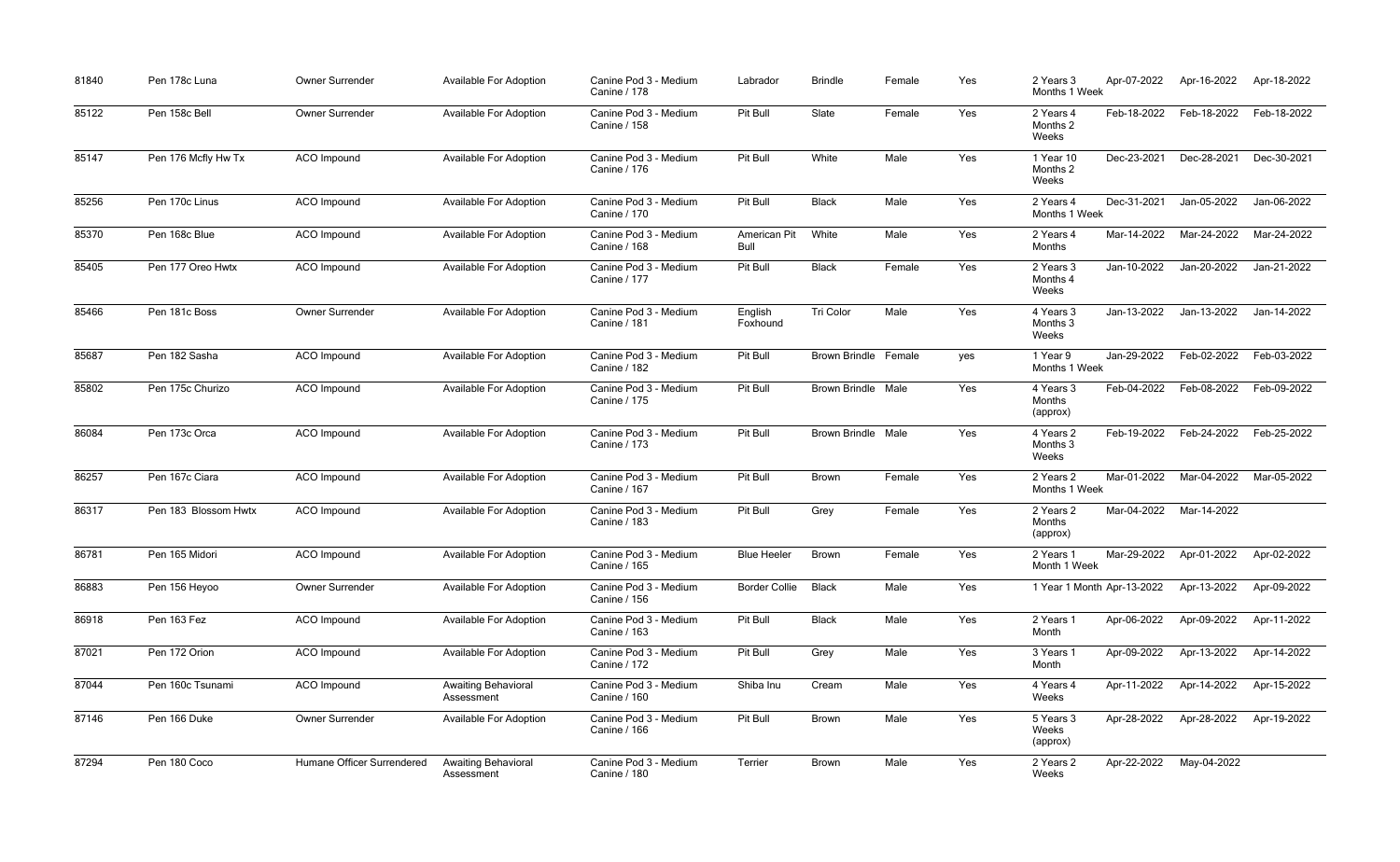| 87468 | Pen 157 Petal   | <b>Owner Surrender</b> | <b>Available For Adoption</b> | Canine Pod 3 - Medium<br>Canine / 157 | Shepherd            | Black          | Female | Yes     | 2 Years<br>Week                | Apr-29-2022 | Apr-29-2022             | May-02-2022 |
|-------|-----------------|------------------------|-------------------------------|---------------------------------------|---------------------|----------------|--------|---------|--------------------------------|-------------|-------------------------|-------------|
| 87509 | Pen 171 Passion | ACO Impound            | Available For Adoption        | Canine Pod 3 - Medium<br>Canine / 171 | Pit Bull            | Black          | Female | Yes     | l1 Months <sup>:</sup><br>Week |             | May-01-2022 May-06-2022 | May-09-2022 |
| 87565 | Pen 174 Hart    | ACO Impound            | <b>Available For Adoption</b> | Canine Pod 3 - Medium<br>Canine / 174 | Pit Bull            | <b>Brindle</b> | Male   | Yes     | 5 Years<br>Week                |             | May-03-2022 May-06-2022 | May-07-2022 |
| 87728 | Pen 169         | <b>ACO Impound</b>     | <b>Awaiting Triage</b>        | Canine Pod 3 - Medium<br>Canine / 169 | Golden<br>Retriever | Golc           | Female | Unknown | 8 Months                       |             | May-09-2022 May-12-2022 |             |

### **Gwinnett County Animal Welfare and Enforcement Canine Pod 4 - Large Puppy**

| <b>AnimalId</b> | <b>Animal Name</b> | Source             | <b>Status</b>                 | Shelter Loc. / Kennel               | <b>Primary Breed Color</b>           |                             | <b>Sex</b> | Spay / Neuter Age |                                        | Date In                    | Due Date Out | <b>Available For</b><br><b>Adoption Date</b> |
|-----------------|--------------------|--------------------|-------------------------------|-------------------------------------|--------------------------------------|-----------------------------|------------|-------------------|----------------------------------------|----------------------------|--------------|----------------------------------------------|
| 67690           | Pen 193 Lucky Hw + | <b>ACO</b> Impound | <b>Available For Adoption</b> | Canine Pod 4 - Large Puppy /<br>193 | Pit Bull                             | <b>Black</b>                | Male       | Yes               | 3 Years 10<br>Months 4<br>Weeks        | Mar-27-2022                | Mar-27-2022  | Mar-31-2022                                  |
| 82773           | Pen 196c Maggie    | Owner Surrender    | <b>Available For Adoption</b> | Canine Pod 4 - Large Puppy /<br>196 | German<br>Shorthaired<br>Pointer     | White                       | Female     | Yes               | 8 Years 8<br>Months 1 Week             | Feb-03-2022                | Feb-03-2022  | Feb-03-2022                                  |
| 86394           | Pen 186 Carin      | ACO Impound        | <b>Available For Adoption</b> | Canine Pod 4 - Large Puppy /<br>186 | Pit Bull                             | Red                         | Female     | Yes               | 4 Years 2<br>Months                    | Mar-08-2022                | Mar-09-2022  | Mar-09-2022                                  |
| 86572           | Pen 194 Smiley     | <b>ACO</b> Impound | <b>Available For Adoption</b> | Canine Pod 4 - Large Puppy /<br>194 | Labrador                             | <b>Black</b>                | Female     | Yes               | 3 Years 1<br>Month 2 Weeks<br>(approx) | Mar-18-2022                | Mar-21-2022  | Mar-22-2022                                  |
| 86588           | Pen 185 Chocolate  | <b>ACO</b> Impound | Available For Adoption        | Canine Pod 4 - Large Puppy /<br>185 | Staffordshire<br><b>Bull Terrier</b> | <b>Brown</b>                | Female     | Yes               | 3 Weeks                                | 1 Year 1 Month Mar-19-2022 | Apr-09-2022  |                                              |
| 86827           | Pen 191 Bamboo     | ACO Impound        | <b>Available For Adoption</b> | Canine Pod 4 - Large Puppy /<br>191 | Shepherd                             | Tan                         | Female     | Yes               | 1 Year 1 Month Apr-01-2022<br>1 Week   |                            | Apr-11-2022  | Apr-12-2022                                  |
| 86896           | 188c Granola Hw++  | ACO Impound        | <b>Available For Adoption</b> | Canine Pod 4 - Large Puppy /<br>188 | Pit Bull                             | Brown                       | Male       | Yes               | 3 Years 1<br>Month                     | Apr-05-2022                | Apr-08-2022  | Apr-09-2022                                  |
| 87060           | Pen 195 Ghost      | ACO Impound        | Available For Adoption        | Canine Pod 4 - Large Puppy /<br>195 | American<br><b>Bulldog</b>           | White                       | Male       | Yes               | 1 Year 4<br>Weeks                      | Apr-22-2022                | Apr-25-2022  | Apr-25-2022                                  |
| 87177           | Pen 184 Gretel     | <b>ACO</b> Impound | <b>Available For Adoption</b> | Canine Pod 4 - Large Puppy /<br>184 | Australian<br>Cattledog              | Red                         | Female     | Yes               | 1 Year 3<br>Weeks                      | Apr-16-2022                | Apr-20-2022  | Apr-21-2022                                  |
| 87258           | Pen 190 Shadow     | <b>ACO</b> Impound | <b>Available For Adoption</b> | Canine Pod 4 - Large Puppy /<br>190 | Labrador                             | <b>Brown Brindle Female</b> |            | Yes               | 6 Years 2<br>Weeks<br>(approx)         | Apr-21-2022                | May-01-2022  | May-03-2022                                  |
| 87555           | Pen 192 Amy        | <b>ACO</b> Impound | <b>Available For Adoption</b> | Canine Pod 4 - Large Puppy /<br>192 | Labrador                             | <b>Black</b>                | Female     | Yes               | 1 Year 6<br>Months                     | May-03-2022                | May-06-2022  | May-07-2022                                  |
| 87567           | Pen 197 Rock       | <b>ACO</b> Impound | Available For Adoption        | Canine Pod 4 - Large Puppy /<br>197 | Pit Bull                             | Brown                       | Male       | Yes               | 6 Years                                | May-03-2022                | May-06-2022  | May-07-2022                                  |
| 87614           | 187 Citrus         | <b>ACO</b> Impound | Available For Adoption        | Canine Pod 4 - Large Puppy /<br>187 | Siberian Husky Brown                 |                             | Female     | Yes               | 1 Year 5<br>Months<br>(approx)         | May-04-2022                | May-07-2022  | May-09-2022                                  |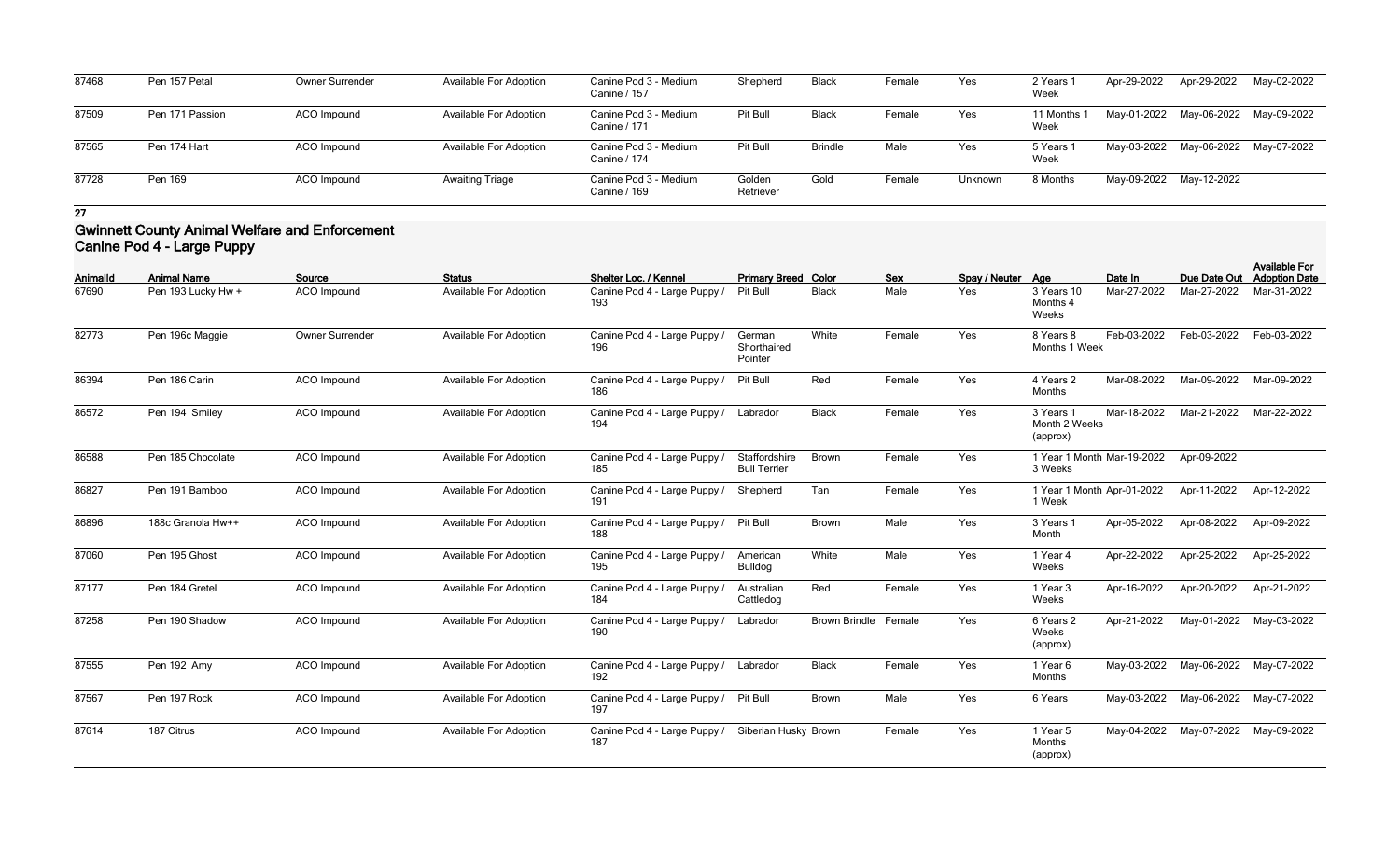| 87657 | Pen 189 Rick | <b>ACO</b> Impound | Available For Adoption | Canine Pod 4 - Large Puppy / | Pit Bull | <b>Tiger Brindle</b> | Male | ves | <sup>1</sup> Months |
|-------|--------------|--------------------|------------------------|------------------------------|----------|----------------------|------|-----|---------------------|
|       |              |                    |                        |                              |          |                      |      |     | (approx)            |

| 11 Months | May-06-2022 May-09-2022 May-10-2022 |  |
|-----------|-------------------------------------|--|
| (approx)  |                                     |  |

## **Gwinnett County Animal Welfare and Enforcement Canine Pod 4 - Large Puppy Annex**

| <b>AnimalId</b> | <b>Animal Name</b>                 | Source                 | <b>Status</b>                 | Shelter Loc. / Kennel                     | <b>Primary Breed Color</b> |                      | <b>Sex</b> | Spay / Neuter Age |                                        | Date In     | Due Date Out | <b>Available For</b><br><b>Adoption Date</b> |
|-----------------|------------------------------------|------------------------|-------------------------------|-------------------------------------------|----------------------------|----------------------|------------|-------------------|----------------------------------------|-------------|--------------|----------------------------------------------|
| 84346           | Pen 203c Alex Trebark              | <b>ACO</b> Impound     | <b>Available For Adoption</b> | Canine Pod 4 - Large Puppy<br>Annex / 203 | Pit Bull                   | <b>Black</b>         | Male       | Yes               | 3 Years 5<br>Months 3<br>Weeks         | Nov-10-2021 | Nov-15-2021  | Nov-16-2021                                  |
| 85865           | Pen 202c Little                    | ACO Impound            | <b>Available For Adoption</b> | Canine Pod 4 - Large Puppy<br>Annex / 202 | Pit Bull                   | <b>Black</b>         | Male       | Yes               | 1 Year 3<br>Months                     | Apr-04-2022 | Apr-04-2022  | Apr-18-2022                                  |
| 86015           | Pen 208 Beau Hwtx                  | ACO Impound            | <b>Available For Adoption</b> | Canine Pod 4 - Large Puppy<br>Annex / 208 | Labrador                   | <b>Brindle</b>       | Male       | Yes               | 2 Years 2<br>Months 3<br>Weeks         | Feb-15-2022 | Feb-18-2022  | Feb-23-2022                                  |
| 86324           | Pen 199 Celia Hw Tx                | ACO Impound            | <b>Available For Adoption</b> | Canine Pod 4 - Large Puppy<br>Annex / 199 | Pit Bull                   | Grey                 | Female     | Yes               | 3 Years 2<br>Months                    | Mar-04-2022 | Mar-14-2022  | Apr-14-2022                                  |
| 86525           | Pen 206c Honey                     | Owner Surrender        | <b>Available For Adoption</b> | Canine Pod 4 - Large Puppy<br>Annex / 206 | Pointer                    | White                | Female     | Yes               | 2 Years 1<br>Month 3 Weeks             | Apr-04-2022 | Apr-04-2022  | Apr-04-2022                                  |
| 86550           | Pen 209 Honey Bun                  | <b>Owner Surrender</b> | <b>Available For Adoption</b> | Canine Pod 4 - Large Puppy<br>Annex / 209 | Pit Bull                   | <b>Brown</b>         | Female     | Yes               | 2 Years 1<br>Month 3 Weeks<br>(approx) | Mar-26-2022 | Mar-26-2022  | Mar-26-2022                                  |
| 86764           | Pen 205 Charleston (hw<br>Treated) | ACO Impound            | <b>Available For Adoption</b> | Canine Pod 4 - Large Puppy<br>Annex / 205 | Pit Bull                   | <b>Black Brown</b>   | Male       | Yes               | 2 Years 1<br>Month 1 Week              | Mar-28-2022 | Mar-31-2022  | Apr-02-2022                                  |
| 87176           | Pen 211 Hansel                     | ACO Impound            | <b>Available For Adoption</b> | Canine Pod 4 - Large Puppy<br>Annex / 211 | <b>Blue Heeler</b>         | <b>Brown</b>         | Male       | Yes               | 1 Year 3<br>Weeks                      | Apr-16-2022 | Apr-20-2022  | Apr-21-2022                                  |
| 87357           | Pen 201 Heist                      | Owner Surrender        | <b>Available For Adoption</b> | Canine Pod 4 - Large Puppy<br>Annex / 201 | Pit Bull                   | <b>Brown</b>         | Male       | Yes               | 5 Years 1<br>Week                      | Apr-27-2022 | Apr-27-2022  | Apr-27-2022                                  |
| 87416           | Pen 198 Gabriel                    | ACO Impound            | <b>Available For Adoption</b> | Canine Pod 4 - Large Puppy<br>Annex / 198 | Pit Bull                   | <b>Brindle</b>       | Male       | Yes               | 3 Years 1<br>Week                      | Apr-28-2022 | May-02-2022  | May-03-2022                                  |
| 87467           | Pen 210c Clover                    | <b>ACO</b> Impound     | <b>Available For Adoption</b> | Canine Pod 4 - Large Puppy<br>Annex / 210 | Pit Bull                   | <b>Brindle</b>       | Female     | Yes               | 2 Years 1<br>Week                      | Apr-29-2022 | May-02-2022  | May-03-2022                                  |
| 87562           | Pen 207 Poppy                      | <b>ACO</b> Impound     | <b>Available For Adoption</b> | Canine Pod 4 - Large Puppy<br>Annex / 207 | Pit Bull                   | <b>Brown Brindle</b> | Male       | Yes               | 4 Years                                | May-03-2022 | May-06-2022  | May-07-2022                                  |
| 87595           | Pen 204 Clout                      | ACO Impound            | <b>Available For Adoption</b> | Canine Pod 4 - Large Puppy<br>Annex / 204 | Pit Bull                   | Red                  | Male       | No                | 1 Year                                 | May-04-2022 | May-14-2022  | May-16-2022                                  |
| 87679           | Pen 200 Sully                      | ACO Impound            | <b>Available For Adoption</b> | Canine Pod 4 - Large Puppy<br>Annex / 200 | Labrador                   | <b>Black</b>         | Female     | No                | 6 Months                               | May-07-2022 | May-11-2022  | May-12-2022                                  |

### **14**

### **Gwinnett County Animal Welfare and Enforcement Canine Pod 5 - Small Puppy**

| <b>AnimalId</b> | <b>Animal Name</b> | Source             | <b>Status</b>                 | Shelter Loc. / Kennel        | <b>Primary Breed Color</b> |       | <u>Sex</u> | Spay / Neuter Age |          | Date In     | Due Date Out |
|-----------------|--------------------|--------------------|-------------------------------|------------------------------|----------------------------|-------|------------|-------------------|----------|-------------|--------------|
| 87615           | Pen 216            | <b>ACO Impound</b> | <b>Available For Adoption</b> | Canine Pod 5 - Small Puppy / | Maltese                    | White | Female     | Yes               | 5 Years  | May-04-2022 | May-09-2022  |
|                 |                    |                    |                               | 216                          |                            |       |            |                   | (approx) |             |              |

| Spay / Neuter | Age                 | Date In     | Due Date Out | <b>Available For</b><br><b>Adoption Date</b> |
|---------------|---------------------|-------------|--------------|----------------------------------------------|
| Yes.          | 5 Years<br>(approx) | Mav-04-2022 | May-09-2022  | May-10-2022                                  |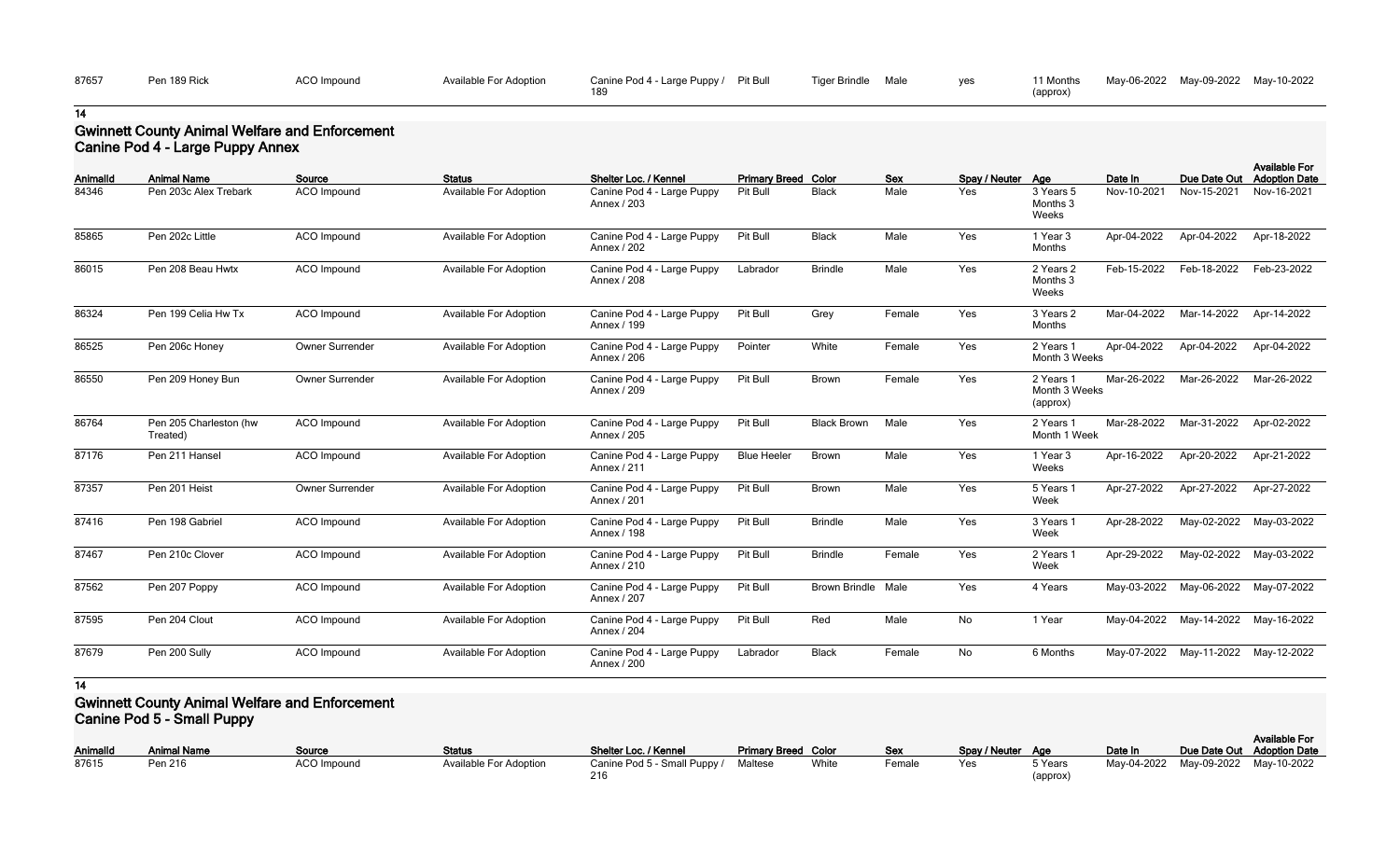| 87616 | Pen 212         | ACO Impound        | Available for Adoption -<br><b>Awaiting Spay/Neuter</b> | Canine Pod 5 - Small Puppy /<br>212 | Chihuahua            | <b>Black</b> | Female | No  | 7 Years  | May-04-2022 May-09-2022 May-11-2022 |  |
|-------|-----------------|--------------------|---------------------------------------------------------|-------------------------------------|----------------------|--------------|--------|-----|----------|-------------------------------------|--|
| 87670 | Pen 219         | ACO Impound        | Available for Adoption -<br><b>Awaiting Spay/Neuter</b> | Canine Pod 5 - Small Puppy /<br>219 | Maltese              | Cream        | Female | No  | 7 Years  | May-07-2022 May-10-2022 May-11-2022 |  |
| 87706 | Pen 227 Gilbert | <b>ACO</b> Impound | <b>Available For Adoption</b>                           | Canine Pod 5 - Small Puppy /<br>227 | Maltese              | White        | Male   | Yes | 14 Years | May-09-2022 May-19-2022 May-19-2022 |  |
| 87708 | Pen 229 Murphy  | ACO Impound        | <b>Available For Adoption</b>                           | Canine Pod 5 - Small Puppy /<br>229 | Yorkshire<br>Terrier | <b>Brown</b> | Male   | No  | 6 Years  | May-09-2022 May-12-2022 May-13-2022 |  |

### **Gwinnett County Animal Welfare and Enforcement Canine Pod 5 - Small Puppy Annex**

| <b>AnimalId</b> | <b>Animal Name</b> | Source                 | <b>Status</b>                            | Shelter Loc. / Kennel                     | <b>Primary Breed Color</b> |       | <b>Sex</b> | Spay / Neuter Age |                  | Date In     | Due Date Out Adoption Date          | <b>Available For</b> |
|-----------------|--------------------|------------------------|------------------------------------------|-------------------------------------------|----------------------------|-------|------------|-------------------|------------------|-------------|-------------------------------------|----------------------|
| 87028           | Pen 220d Pixar     | <b>Owner Surrender</b> | <b>Awaiting Behavioral</b><br>Assessment | Canine Pod 5 - Small Puppy<br>Annex / 220 | Terrier                    | White | Male       | Yes               | 3 Years<br>Month | Apr-20-2022 | Apr-20-2022                         |                      |
| 87696           | Pen 228 Ralphie    | <b>ACO</b> Impound     | <b>Available For Adoption</b>            | Canine Pod 5 - Small Puppy<br>Annex / 228 | Chihuahua                  | Black | Male       | No                | 14 Years         |             | May-09-2022 May-12-2022 May-13-2022 |                      |

**2**

# **Gwinnett County Animal Welfare and Enforcement ER**

| <b>AnimalId</b> | <b>Animal Name</b> | Source      | <b>Status</b>          | Shelter Loc. / Kennel | <b>Primary Breed Color</b> |             | Sex  | Spay / Neuter Age |          | Date In                 | Due Date Out Adoption Date | <b>Available For</b> |
|-----------------|--------------------|-------------|------------------------|-----------------------|----------------------------|-------------|------|-------------------|----------|-------------------------|----------------------------|----------------------|
| 87664           | Er Mickey          | ACO Impound | <b>Awaiting Rescue</b> |                       | Labrador                   | <b>Blac</b> | Male | Unknown           | 8 Months | May-07-2022 May-11-2022 |                            |                      |

**1**

### **Gwinnett County Animal Welfare and Enforcement Exotic Room**

| Animalld | <b>Animal Name</b> | Source                     | <b>Status</b>           | Shelter Loc. / Kennel | <b>Primary Breed Color</b> |              | Sex     | Spay / Neuter Age |                                | Date In     | Due Date Out | <b>Available For</b><br><b>Adoption Date</b> |
|----------|--------------------|----------------------------|-------------------------|-----------------------|----------------------------|--------------|---------|-------------------|--------------------------------|-------------|--------------|----------------------------------------------|
| 86002    | Tank 3             | Humane Officer Surrendered | Protective Custody/Hold | Exotic Room / Tank 3  | Rat                        | <b>Brown</b> | Unknown | Unknown           | Adult                          | Feb-14-2022 | Feb-14-2022  |                                              |
| 86004    | Tank 3             | Humane Officer Surrendered | Protective Custody/Hold | Exotic Room / Tank 3  | Rat                        | Beige        | Unknown | Unknown           | 2 Years 2<br>Months 3<br>Weeks | Feb-14-2022 | Feb-14-2022  |                                              |
| 86005    | Tank 3             | Humane Officer Surrendered | Protective Custody/Hold | Exotic Room / Tank 3  | Rat                        | Beige        | Unknown | Unknown           | Adult                          | Feb-14-2022 | Feb-14-2022  |                                              |
| 86006    | Tank 3             | Humane Officer Surrendered | Protective Custody/Hold | Exotic Room / Tank 3  | Rat                        | Grey         | Unknown | Unknown           | 2 Years 2<br>Months 3<br>Weeks | Feb-14-2022 | Feb-14-2022  |                                              |
| 86007    | Tank 3             | Humane Officer Surrendered | Protective Custody/Hold | Exotic Room / Tank 3  | Rat                        | Beige        | Unknown | Unknown           | Adult                          | Feb-14-2022 | Feb-14-2022  |                                              |
| 86009    | Tank 2 Ralph       | Humane Officer Surrendered | Protective Custody/Hold | Exotic Room / Tank 2  | Turtle                     | <b>Brown</b> | Unknown | Unknown           | Adult                          | Feb-14-2022 | Feb-14-2022  |                                              |
| 87363    | Gerbil Pup         | Humane Officer Surrendered | Protective Custody/Hold | Exotic Room / Tank 3  | gerbil                     | <b>Brown</b> | Unknown | Unknown           |                                | Apr-27-2022 | Apr-27-2022  |                                              |
| 87364    | Gerbil Pup         | Humane Officer Surrendered | Protective Custody/Hold | Exotic Room / Tank 3  | gerbil                     | <b>Brown</b> | Unknown | Unknown           |                                | Apr-27-2022 | Apr-27-2022  |                                              |
| 87365    | Gerbil Pup         | Humane Officer Surrendered | Protective Custody/Hold | Exotic Room / Tank 3  | gerbil                     | Brown        | Unknown | Unknown           |                                | Apr-27-2022 | Apr-27-2022  |                                              |
| 87366    | Gerbil Pup         | Humane Officer Surrendered | Protective Custody/Hold | Exotic Room / Tank 3  | gerbil                     | <b>Brown</b> | Unknown | Unknown           |                                | Apr-27-2022 | Apr-27-2022  |                                              |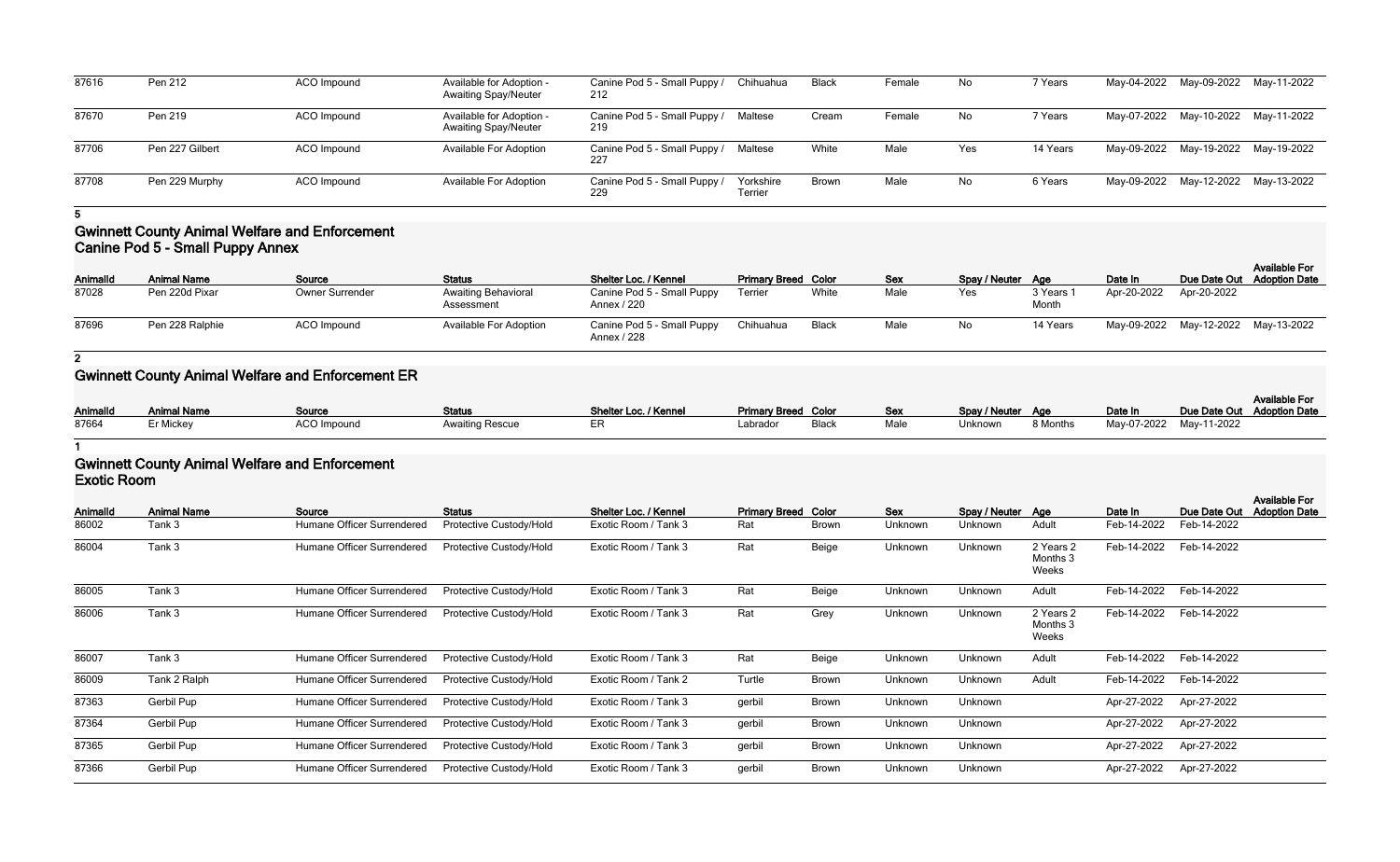| 87367 | Gerbil Pup | Humane Officer Surrendered | Protective Custody/Hold       | Exotic Room / Tank 3 | gerbil                              | Brown | Unknown | Unknown |          | Apr-27-2022 | Apr-27-2022 |
|-------|------------|----------------------------|-------------------------------|----------------------|-------------------------------------|-------|---------|---------|----------|-------------|-------------|
| 87648 |            | ACO Impound                | <b>Available For Adoption</b> | Exotic Room / Tank 2 | Turtle - Red- Green<br>eared Slider |       | Unknown | Unknown | Juvenile | May-06-2022 | May-06-2022 |

### **Gwinnett County Animal Welfare and Enforcement Feline Pod 2 Adult**

| <b>AnimalId</b> | <b>Animal Name</b> | Source      | <b>Status</b>                 | <b>Shelter Loc. / Kennel</b> | <b>Primary Breed Color</b>                        | <b>Sex</b> | Spay / Neuter Age |         | Date In     | Due Date Out                        | <b>Available For</b><br><b>Adoption Date</b> |
|-----------------|--------------------|-------------|-------------------------------|------------------------------|---------------------------------------------------|------------|-------------------|---------|-------------|-------------------------------------|----------------------------------------------|
| 87398           | Pen 27 Scott       | ACO Impound | <b>Available For Adoption</b> | Feline Pod 2 Adult / 027     | Domestic Short Brown Tabby<br>Hair                | Male       | Yes               | Adult   | Apr-28-2022 | May-07-2022                         | May-09-2022                                  |
| 87598           | Pen 10/11 Troy     | ACO Impound | <b>Available For Adoption</b> | Feline Pod 2 Adult / 010     | <b>Domestic Short Tabby</b><br>Hair               | Male       | Yes               | 2 Years |             | May-04-2022 May-14-2022 May-14-2022 |                                              |
| 87599           | Pen 12/13 Junior   | ACO Impound | <b>Available For Adoption</b> | Feline Pod 2 Adult / 012     | <b>Domestic Short Tabby</b><br>Hair               | Male       | Yes               | 2 Years | May-04-2022 | May-14-2022 May-14-2022             |                                              |
| 87694           | Pen 29/30 Fiona    | ACO Impound | <b>Available For Adoption</b> | Feline Pod 2 Adult / 029     | <b>Domestic Short Chocolate</b><br>Hair<br>Calico | Female     | No                | 2 Years |             | May-09-2022 May-12-2022 May-13-2022 |                                              |

#### **4**

### **Gwinnett County Animal Welfare and Enforcement Feline Pod 3 - Small Other**

| <b>AnimalId</b> | <b>Animal Name</b> | <b>Source</b> | <b>Status</b>                 | Shelter Loc. / Kennel        | <b>Primary Breed Color</b> | <u>Sex</u> | Spay / Neuter Age |       | Date In |                                     | <b>Available For</b><br>Due Date Out Adoption Date |
|-----------------|--------------------|---------------|-------------------------------|------------------------------|----------------------------|------------|-------------------|-------|---------|-------------------------------------|----------------------------------------------------|
| 87487           | Pen 60/61d Dotty   | ACO Impound   | <b>Available For Adoption</b> | Feline Pod 3 - Small Other / | Domestic Short Grey Tabby  | Female     | Yes               | Adult |         | Apr-30-2022 Apr-30-2022 May-03-2022 |                                                    |

### **1**

### **Gwinnett County Animal Welfare and Enforcement Feline Pod 3 - Small Other Annex**

| <b>AnimalId</b> | <b>Animal Name</b> | Source      | <b>Status</b>                 | Shelter Loc. / Kennel                     | <b>Primary Breed Color</b>  | <b>Sex</b> | Spay / Neuter Age |                     | Date In                             | <b>Available For</b><br>Due Date Out Adoption Date |
|-----------------|--------------------|-------------|-------------------------------|-------------------------------------------|-----------------------------|------------|-------------------|---------------------|-------------------------------------|----------------------------------------------------|
| 87527           | Pen 57/58 Larry    | ACO Impound | <b>Available For Adoption</b> | Feline Pod 3 - Small Other<br>Annex / 057 | Domestic Short Grey<br>Hair | Male       | Yes               | 2 Years<br>(approx) | May-02-2022 May-05-2022 May-05-2022 |                                                    |

#### **1**

### **Gwinnett County Animal Welfare and Enforcement Holding Canine**

| <b>TRUMING</b> |                    |                        |                               |                       |                            |              |            |                   |                               |             |                         |                                                    |
|----------------|--------------------|------------------------|-------------------------------|-----------------------|----------------------------|--------------|------------|-------------------|-------------------------------|-------------|-------------------------|----------------------------------------------------|
| Animalld       | <b>Animal Name</b> | Source                 | <b>Status</b>                 | Shelter Loc. / Kennel | <b>Primary Breed Color</b> |              | <b>Sex</b> | Spay / Neuter Age |                               | Date In     |                         | <b>Available For</b><br>Due Date Out Adoption Date |
| 71295          | Dh17 Boi Hw+       | ACO Impound            | <b>Available For Adoption</b> | Holding Canine / 17   | Pit Bull                   | <b>Brown</b> | Male       | Yes               | 4 Years 3<br>Weeks            | Apr-18-2022 | Apr-28-2022             | Apr-30-2022                                        |
| 73134          | Dh-16c Choji       | <b>Owner Surrender</b> | <b>Available For Adoption</b> | Holding Canine / 16   | Labrador                   | White        | Male       | Yes               | 3 Years 2<br>Weeks            | Jan-24-2022 | Mar-30-2022             |                                                    |
| 73309          | Dh-007 Coco        | ACO Impound            | <b>Available For Adoption</b> | Holding Canine / 7    | Labrador<br>Retriever      | <b>Black</b> | Female     | No                | 5 Years 2<br>Months           |             | May-09-2022 May-19-2022 | May-20-2022                                        |
| 86145          | Dh-10 Lucy         | <b>Owner Surrender</b> | <b>Available For Adoption</b> | Holding Canine / 10   | Shepherd                   | <b>Black</b> | Female     | Yes               | 1 Year 2<br>Months 2<br>Weeks |             | May-09-2022 May-09-2022 | May-09-2022                                        |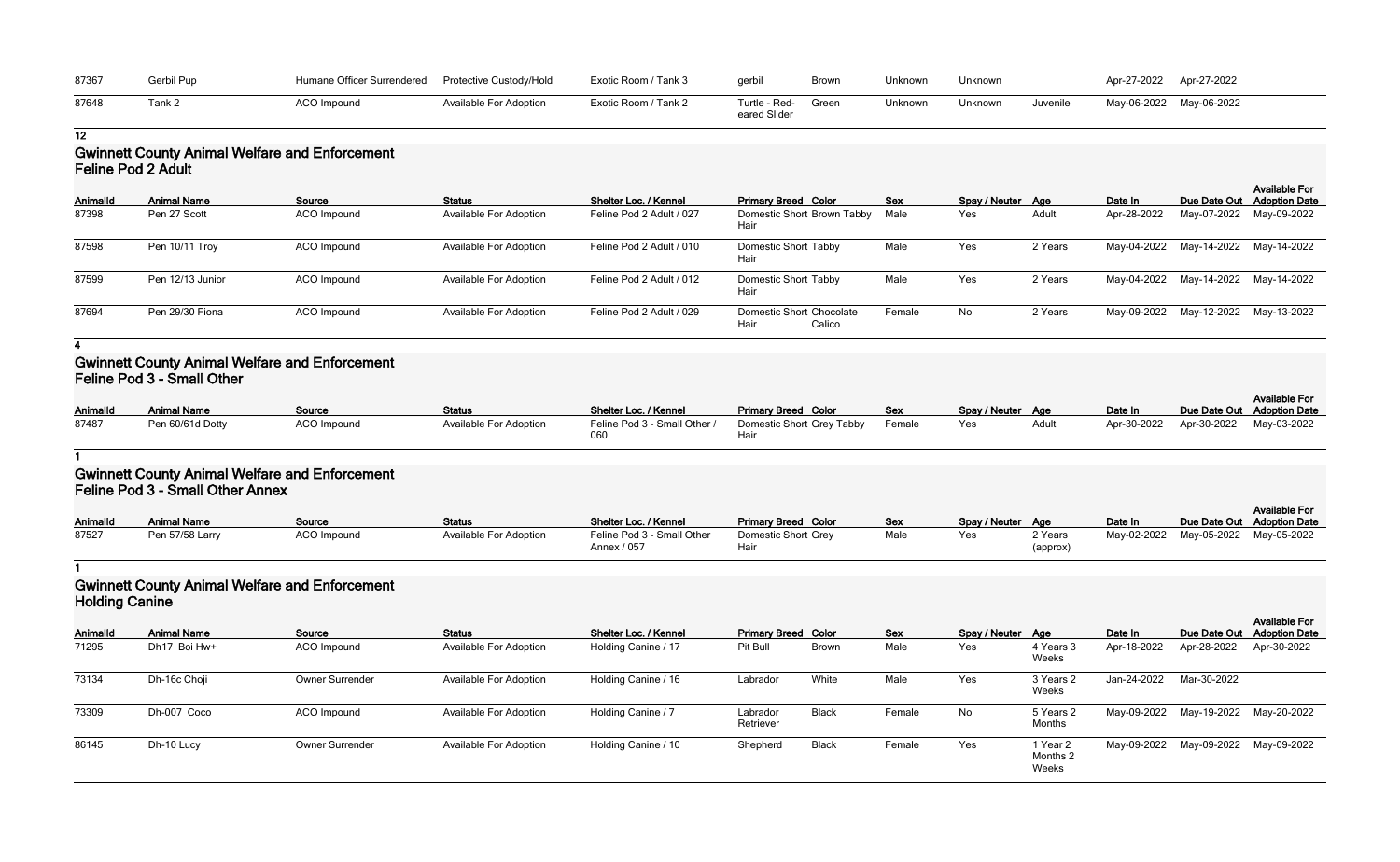| 86504 | Dh-18d Jackson    | <b>Owner Surrender</b> | <b>Bite Quarantine</b>        | Holding Canine / 18 | Pit Bull             | <b>Brown</b>         | Male   | Yes     | 2 Years 1<br>Month 3 Weeks | May-07-2022             | May-07-2022             | Mar-18-2022 |
|-------|-------------------|------------------------|-------------------------------|---------------------|----------------------|----------------------|--------|---------|----------------------------|-------------------------|-------------------------|-------------|
| 86585 | Dh4 Michelle Hw++ | <b>ACO</b> Impound     | <b>Available For Adoption</b> | Holding Canine / 4  | Pit Bull             | <b>Brown Brindle</b> | Female | yes     | 3 Years 1<br>Month 3 Weeks | Mar-18-2022             | Mar-21-2022             | Mar-22-2022 |
| 86863 | Dh1 Mollie Hw++   | Owner Surrender        | <b>Available For Adoption</b> | Holding Canine / 1  | Labrador             | <b>Black</b>         | Female | yes     | 9 Years 1<br>Month         | Apr-04-2022             | Apr-04-2022             | Apr-04-2022 |
| 87086 | Dh6 India Hw++    | ACO Impound            | <b>Available For Adoption</b> | Holding Canine / 6  | Labrador             | Grey                 | Female | Yes     | 3 Years 4<br>Weeks         | Apr-12-2022             | Apr-15-2022             | Apr-18-2022 |
| 87471 | Dh2 Zipper Hw+    | <b>ACO</b> Impound     | <b>Under Vet Care</b>         | Holding Canine / 2  | Pit Bull             | <b>Brown</b>         | Male   | Yes     | 5 Years 1<br>Week          | Apr-29-2022             | May-03-2022             |             |
| 87691 | Dh-03             | ACO Impound            | <b>Awaiting Triage</b>        | Holding Canine / 3  | American Pit<br>Bull | Brown                | Male   | Unknown | 3 Years                    | May-09-2022 May-12-2022 |                         |             |
| 87716 | Dh-05d Bandit     | ACO Impound            | <b>Bite Quarantine</b>        | Holding Canine / 5  | Terrier              | White                | Male   | Unknown | 7 Years                    |                         | May-09-2022 May-12-2022 |             |

### **Gwinnett County Animal Welfare and Enforcement Holding Feline**

| <b>AnimalId</b> | <b>Animal Name</b> | Source             | <b>Status</b>                 | Shelter Loc. / Kennel | <b>Primary Breed Color</b>                           | <b>Sex</b> | Spay / Neuter Age |                     | Date In     | Due Date Out | <b>Available For</b><br><b>Adoption Date</b> |
|-----------------|--------------------|--------------------|-------------------------------|-----------------------|------------------------------------------------------|------------|-------------------|---------------------|-------------|--------------|----------------------------------------------|
| 87671           | Ch <sub>7</sub>    | ACO Impound        | Available For Adoption        | Holding Feline / 7    | <b>Domestic Short Black</b><br>Hair                  | Male       | yes               | 8 Weeks<br>(approx) | May-07-2022 | May-07-2022  | May-09-2022                                  |
| 87672           | Ch <sub>7</sub>    | <b>ACO</b> Impound | <b>Available For Adoption</b> | Holding Feline / 7    | <b>Domestic Short Black</b><br>Hair<br>Tortoiseshell | Female     | yes               | 8 Weeks<br>(approx) | May-07-2022 | May-07-2022  | May-10-2022                                  |
| 87673           | Ch <sub>9</sub>    | ACO Impound        | <b>Available For Adoption</b> | Holding Feline / 9    | <b>Domestic Short Black</b><br>Hair                  | Male       | yes               | 8 Weeks<br>(approx) | May-07-2022 | May-07-2022  | May-10-2022                                  |
| 87674           | Ch <sub>9</sub>    | <b>ACO</b> Impound | <b>Available For Adoption</b> | Holding Feline / 9    | <b>Domestic Short Calico</b><br>Hair                 | Female     | yes               | 8 Weeks<br>(approx) | May-07-2022 | May-07-2022  | May-10-2022                                  |
| 87675           | Ch 8               | <b>ACO</b> Impound | <b>Available For Adoption</b> | Holding Feline / 8    | Domestic Short Buff<br>Hair                          | Male       | yes               | 8 Weeks<br>(approx) | May-07-2022 | May-07-2022  | May-10-2022                                  |
| 87676           | Ch 8               | <b>ACO</b> Impound | <b>Available For Adoption</b> | Holding Feline / 8    | <b>Domestic Short Black</b><br>Hair                  | Female     | yes               | 8 Weeks<br>(approx) | May-07-2022 | May-07-2022  | May-10-2022                                  |

#### **6**

### **Gwinnett County Animal Welfare and Enforcement In Foster**

| .               |                    |                            |                              |                       |                                |              |            |                   |                                            |             |              |                                              |
|-----------------|--------------------|----------------------------|------------------------------|-----------------------|--------------------------------|--------------|------------|-------------------|--------------------------------------------|-------------|--------------|----------------------------------------------|
| <b>AnimalId</b> | <b>Animal Name</b> | Source                     | <b>Status</b>                | Shelter Loc. / Kennel | <b>Primary Breed Color</b>     |              | <b>Sex</b> | Spay / Neuter Age |                                            | Date In     | Due Date Out | <b>Available For</b><br><b>Adoption Date</b> |
| 82257           | In Foster Pc Mung  | ACO Impound                | Protective Custody In Foster | In Foster             | Snake - Olive Yellow<br>Python |              | Unknown    | Unknown           | 1 Year 8<br>Months 4<br>Weeks              | Aug-12-2021 | Aug-12-2021  |                                              |
| 82263           | In Foster Pc Loki  | ACO Impound                | Protective Custody In Foster | In Foster             | Domestic<br>Longhair           | <b>Black</b> | Male       | Unknown           | 10 Months 3<br>Weeks<br>(approx)           | Aug-12-2021 | Aug-12-2021  |                                              |
| 82405           | In Foster Cowboy   | Humane Officer Surrendered | In Foster                    | In Foster             | German<br>Shepherd             | <b>Black</b> | Male       | Yes               | 2 Years 8<br>Months 3<br>Weeks<br>(approx) | Dec-05-2021 | Dec-05-2021  | Mar-21-2022                                  |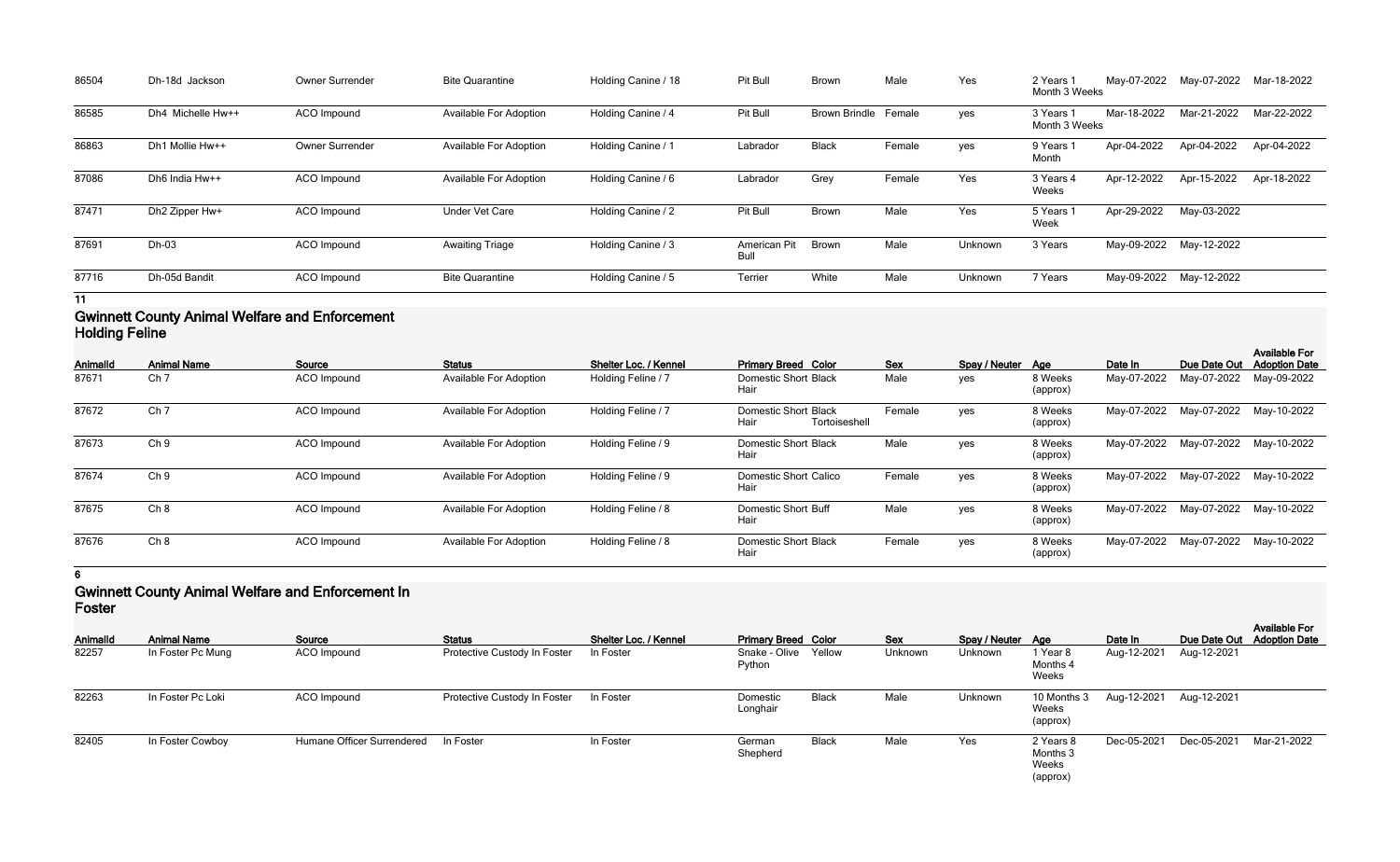| 85246 | In Foster Sophie     | <b>ACO</b> Impound            | Available for Adoption - In<br>Foster | In Foster          | American Pit<br>Bull        | White        | Female  | Yes     | 1 Year 4<br>Months 1 Week                  | Dec-30-2021 | Jan-04-2022 | Jan-05-2022 |
|-------|----------------------|-------------------------------|---------------------------------------|--------------------|-----------------------------|--------------|---------|---------|--------------------------------------------|-------------|-------------|-------------|
| 85406 | In Foster Zeus       | ACO Impound                   | Available for Adoption - In<br>Foster | In Foster / 115    | Pit Bull                    | <b>Black</b> | Male    | Yes     | 1 Year 3<br>Months 4<br>Weeks              | Jan-10-2022 | Jan-20-2022 | Jan-21-2022 |
| 85477 | In Foster-Titan      | ACO Impound                   | In Foster                             | In Foster          | American Pit<br>Bull        | Fawn         | Male    | Yes     | 1 Year 1 Month Jan-14-2022<br>2 Weeks      |             | Jan-18-2022 |             |
| 85692 | In Foster Shadow Hw  | Owner Surrender               | In Foster                             | In Foster          | Shepherd                    | <b>Black</b> | Female  | Yes     | 5 Years 2<br>Months 3<br>Weeks<br>(approx) | Mar-01-2022 | Mar-01-2022 | Feb-10-2022 |
| 85734 | Db-8d Grizzly        | ACO Impound                   | Protective Custody In Foster          | In Foster / 8      | Siberian Husky Red          |              | Male    | No      | 1 Year 3<br>Months 1 Week                  | Feb-01-2022 | Feb-11-2022 |             |
| 85996 | In Foster Pc Coco    | <b>ACO</b> Impound            | Protective Custody In Foster          | In Foster          | Macaw                       | <b>Blue</b>  | Female  | Unknown | 24 Years 2<br>Months 2<br>Weeks            | Feb-14-2022 | Feb-14-2022 |             |
| 85997 | Tank 1               | Humane Officer Surrendered    | Protective Custody In Foster          | In Foster / Tank 1 | Hamster                     | <b>Brown</b> | Unknown | Unknown | Adult                                      | Feb-14-2022 | Feb-14-2022 |             |
| 85998 | Tank 1               | Humane Officer Surrendered    | Protective Custody In Foster          | In Foster / Tank 1 | Hamster                     | Beige        | Unknown | Unknown | Adult                                      | Feb-14-2022 | Feb-14-2022 |             |
| 85999 | Tank 1               | Humane Officer Surrendered    | Protective Custody In Foster          | In Foster / Tank 1 | Hamster                     | Beige        | Unknown | Unknown | Adult                                      | Feb-14-2022 | Feb-14-2022 |             |
| 86000 | Tank 1               | Humane Officer Surrendered    | Protective Custody In Foster          | In Foster / Tank 1 | Hamster                     | Orange       | Unknown | Unknown | Adult                                      | Feb-14-2022 | Feb-14-2022 |             |
| 86001 | Tank 1               | Humane Officer Surrendered    | Protective Custody In Foster          | In Foster / Tank 1 | Hamster                     | Cream        | Unknown | Unknown | Adult                                      | Feb-14-2022 | Feb-14-2022 |             |
| 86008 | In Foster Pc Bird    | Humane Officer Surrendered    | Protective Custody In Foster          | In Foster          | Cockateil                   | Grey         | Unknown | Unknown | 3 Years 2<br>Months 3<br>Weeks             | Feb-14-2022 | Feb-14-2022 |             |
| 86068 | In Foster Little Boy | Owner Surrender               | Available for Adoption - In<br>Foster | In Foster          | Labrador                    | <b>Brown</b> | Male    | Yes     | 10 Years 2<br>Months 3<br>Weeks            | Feb-18-2022 | Feb-21-2022 | Feb-23-2022 |
| 86767 | In Foster C Dior     | <b>ACO</b> Impound            | Protective Custody In Foster          | In Foster          | Poodle<br>Miniature         | Tan          | Male    | No      | 1 Year 1 Month Mar-28-2022<br>1 Week       |             | Apr-07-2022 | Apr-08-2022 |
| 86967 | In Foster            | <b>Cruelty Case Offspring</b> | Protective Custody In Foster          | In Foster          | Hamster                     | Orange       | Unknown | Unknown | 4 Weeks                                    | Apr-08-2022 | Apr-08-2022 |             |
| 86968 | In Foster            | <b>Cruelty Case Offspring</b> | Protective Custody In Foster          | In Foster          | Hamster                     | Orange       | Unknown | Unknown | 4 Weeks                                    | Apr-08-2022 | Apr-08-2022 |             |
| 86969 | In Foster            | <b>Cruelty Case Offspring</b> | Protective Custody In Foster          | In Foster          | Hamster                     | Orange       | Unknown | Unknown | 4 Weeks                                    | Apr-08-2022 | Apr-08-2022 |             |
| 86970 | In Foster            | <b>Cruelty Case Offspring</b> | Protective Custody In Foster          | In Foster          | Hamster                     | Orange       | Unknown | Unknown | 4 Weeks                                    | Apr-08-2022 | Apr-08-2022 |             |
| 86971 | In Foster            | <b>Cruelty Case Offspring</b> | Protective Custody In Foster          | In Foster          | Hamster                     | Orange       | Unknown | Unknown | 4 Weeks                                    | Apr-08-2022 | Apr-08-2022 |             |
| 86972 | In Foster            | <b>Cruelty Case Offspring</b> | Protective Custody In Foster          | In Foster          | Hamster                     | Orange       | Unknown | Unknown | 4 Weeks                                    | Apr-08-2022 | Apr-08-2022 |             |
| 86973 | In Foster            | <b>Cruelty Case Offspring</b> | Protective Custody In Foster          | In Foster          | Hamster                     | Orange       | Unknown | Unknown | 4 Weeks                                    | Apr-08-2022 | Apr-08-2022 |             |
| 86974 | In Foster            | <b>Cruelty Case Offspring</b> | Protective Custody In Foster          | In Foster          | Hamster                     | Orange       | Unknown | Unknown | 4 Weeks                                    | Apr-08-2022 | Apr-08-2022 |             |
| 86975 | In Foster            | <b>Cruelty Case Offspring</b> | Protective Custody In Foster          | In Foster          | Hamster                     | Orange       | Unknown | Unknown | 4 Weeks                                    | Apr-08-2022 | Apr-08-2022 |             |
| 86976 | In Foster            | <b>Cruelty Case Offspring</b> | Protective Custody In Foster          | In Foster          | Hamster                     | Orange       | Unknown | Unknown | 4 Weeks                                    | Apr-08-2022 | Apr-08-2022 |             |
| 87111 | In Foster Lilith     | ACO Impound                   | Hold In Foster                        | In Foster          | <b>Domestic Short Black</b> |              | Female  | No      | 7 Weeks                                    | Apr-13-2022 | Apr-13-2022 |             |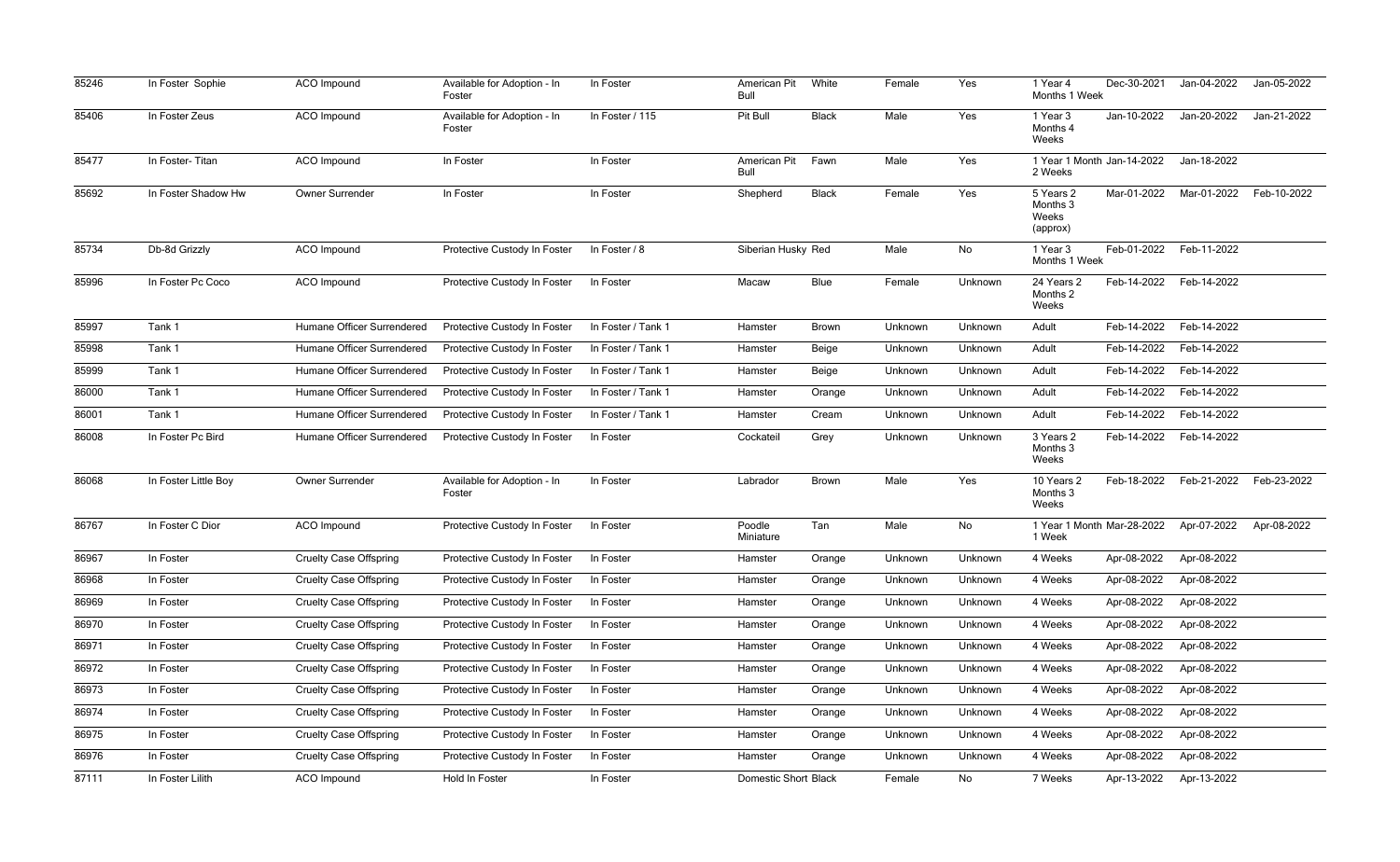|       |                          |                    |                              |                | Hair                                 |        |         |         |             |                         |
|-------|--------------------------|--------------------|------------------------------|----------------|--------------------------------------|--------|---------|---------|-------------|-------------------------|
| 87219 | In Foster                | ACO Impound        | Hold In Foster               | In Foster      | <b>Domestic Short Black</b><br>Hair  | Male   | No      | 8 Weeks | Apr-19-2022 | Apr-19-2022             |
| 87220 | In Foster Cookie         | <b>ACO</b> Impound | Hold In Foster               | In Foster      | <b>Domestic Short Black</b><br>Hair  | Female | No      | 8 Weeks | Apr-19-2022 | Apr-19-2022             |
| 87221 | In Foster Oreo           | ACO Impound        | Hold In Foster               | In Foster      | <b>Domestic Short Black</b><br>Hair  | Female | No      | 8 Weeks | Apr-19-2022 | Apr-19-2022             |
| 87222 | In Foster                | ACO Impound        | Hold In Foster               | In Foster      | <b>Domestic Short Black</b><br>Hair  | Male   | No      | 8 Weeks | Apr-19-2022 | Apr-19-2022             |
| 87223 | In Foster Belle          | <b>ACO</b> Impound | Hold In Foster               | In Foster      | Domestic Short Grey Tabby<br>Hair    | Female | No      | 8 Weeks | Apr-19-2022 | Apr-19-2022             |
| 87380 | Sf-8 Baby Ruth           | ACO Impound        | Hold In Foster               | In Foster      | <b>Domestic Short Black</b><br>Hair  | Female | Unknown | 6 Weeks | Apr-27-2022 | Apr-27-2022             |
| 87381 | Sf-8 Sweet Tart          | ACO Impound        | Hold In Foster               | In Foster      | Domestic Short Grey Tabby<br>Hair    | Female | Unknown | 6 Weeks | Apr-27-2022 | Apr-27-2022             |
| 87382 | Sf-30 Kit Kat            | <b>ACO</b> Impound | Hold In Foster               | In Foster / 30 | Domestic Short Grey Tabby<br>Hair    | Female | Unknown | 6 Weeks | Apr-27-2022 | Apr-27-2022             |
| 87383 | Sf-30 Mr. Goodbar        | <b>ACO</b> Impound | Hold In Foster               | In Foster / 30 | <b>Domestic Short Grey</b><br>Hair   | Male   | Unknown | 6 Weeks | Apr-27-2022 | Apr-27-2022             |
| 87384 | Sf-28 Skittles           | ACO Impound        | Hold In Foster               | In Foster / 28 | <b>Domestic Short Grey</b><br>Hair   | Female | Unknown | 6 Weeks | Apr-27-2022 | Apr-27-2022             |
| 87385 | Sf-28 Rolo               | <b>ACO</b> Impound | Hold In Foster               | In Foster / 28 | <b>Domestic Short Black</b><br>Hair  | Male   | Unknown | 6 Weeks | Apr-27-2022 | Apr-27-2022             |
| 87389 | Sf-10 Peppermint Patty   | <b>ACO</b> Impound | Hold In Foster               | In Foster / 10 | <b>Domestic Short Black</b><br>Hair  | Female | Unknown | 6 Weeks | Apr-27-2022 | Apr-30-2022             |
| 87419 | In Foster Zara           | ACO Impound        | Protective Custody In Foster | In Foster      | <b>Black</b><br>American Pit<br>Bull | Female | Unknown | 4 Weeks | Apr-28-2022 | Apr-28-2022             |
| 87420 | In Foster Owen Grady     | ACO Impound        | Protective Custody In Foster | In Foster      | White<br>American Pit<br>Bull        | Male   | Unknown | 4 Weeks | Apr-28-2022 | Apr-28-2022             |
| 87421 | In Foster Claire Dearing | <b>ACO</b> Impound | Protective Custody In Foster | In Foster      | American Pit<br><b>Brown</b><br>Bull | Female | Unknown | 4 Weeks | Apr-28-2022 | Apr-28-2022             |
| 87422 | In Foster Allan Grant    | ACO Impound        | Protective Custody In Foster | In Foster      | American Pit<br>White<br>Bull        | Male   | Unknown | 4 Weeks | Apr-28-2022 | Apr-28-2022             |
| 87423 |                          | ACO Impound        | Protective Custody In Foster | In Foster      | American Pit<br>White<br>Bull        | Male   | Unknown | 4 Weeks | Apr-28-2022 | Apr-28-2022             |
| 87424 | In Foster Ellie Sattler  | ACO Impound        | Protective Custody In Foster | In Foster      | American Pit<br>White<br>Bull        | Female | Unknown | 4 Weeks | Apr-28-2022 | Apr-28-2022             |
| 87536 | Sf-30                    | ACO Impound        | Hold In Foster               | In Foster / 30 | <b>Domestic Short Black</b><br>Hair  | Female | No      | 6 Weeks | May-02-2022 | May-05-2022             |
| 87537 | <b>Sf-30</b>             | ACO Impound        | Hold In Foster               | In Foster / 30 | <b>Domestic Short Black</b><br>Hair  | Male   | No      | 6 Weeks | May-02-2022 | May-05-2022             |
| 87538 | Sf-30                    | ACO Impound        | Hold In Foster               | In Foster / 30 | <b>Domestic Short Black</b><br>Hair  | Male   | No      | 6 Weeks |             | May-02-2022 May-02-2022 |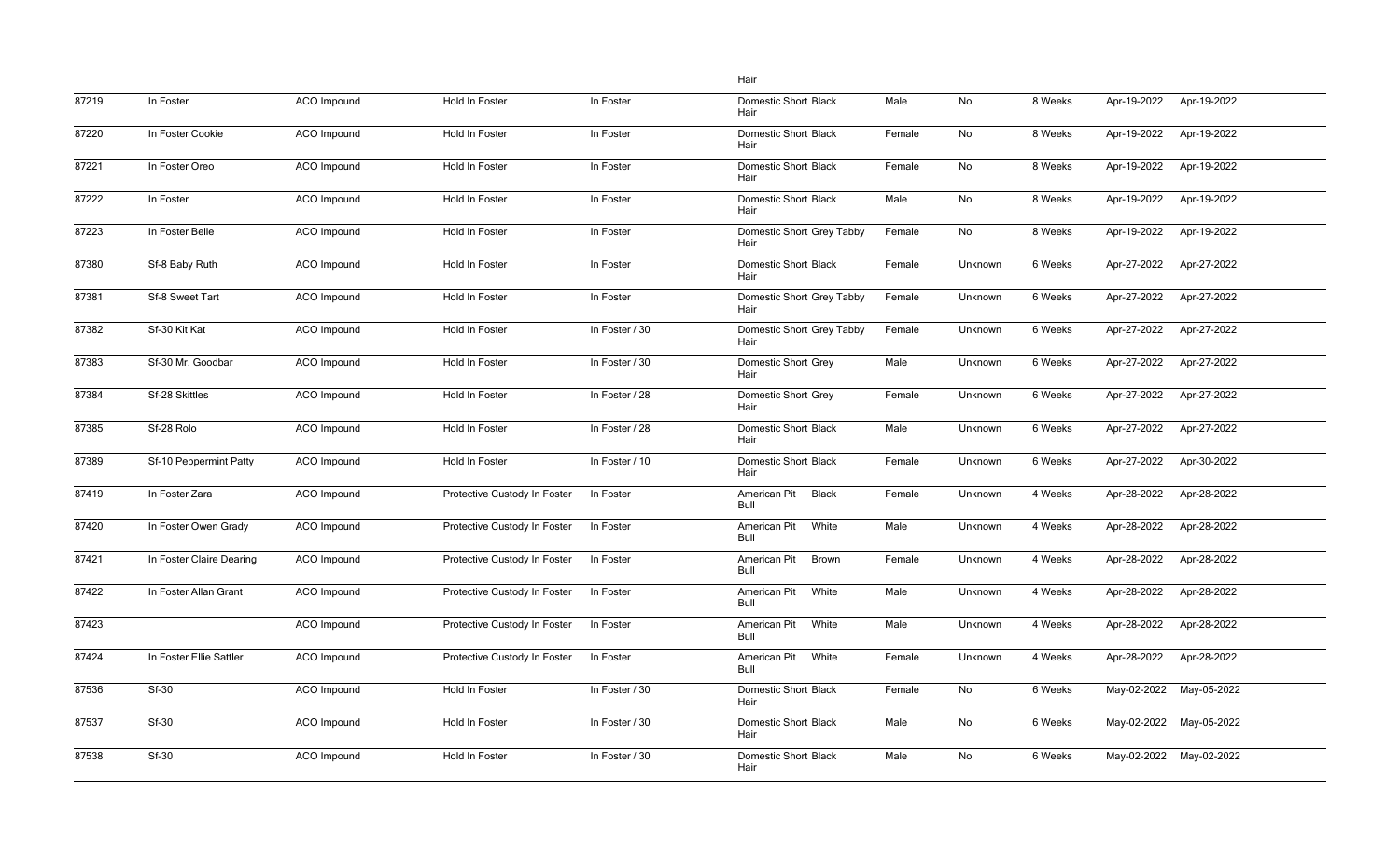| 87539 | <b>Sf-30</b> | ACO Impound | Hold In Foster | In Foster / 30 | <b>Domestic Short Grey</b><br>Hair | Female  | No      | 6 Weeks | May-02-2022 May-05-2022 |  |
|-------|--------------|-------------|----------------|----------------|------------------------------------|---------|---------|---------|-------------------------|--|
| 87709 | Eeny         | ACO Impound | Hold In Foster | In Foster      | Domestic Short Grey Tabby<br>Hair  | Unknown | Unknown | 3 Weeks | May-09-2022 May-12-2022 |  |
| 87710 | Meeny        | ACO Impound | Hold In Foster | In Foster      | Domestic Short Grey Tabby<br>Hair  | Unknown | Unknown | 3 Weeks | May-09-2022 May-09-2022 |  |
| 87711 | Miny         | ACO Impound | Hold In Foster | In Foster      | Domestic Short Grey Tabby<br>Hair  | Unknown | Unknown | 3 Weeks | May-09-2022 May-12-2022 |  |
| 87712 | Moe          | ACO Impound | Hold In Foster | In Foster      | Domestic Short Grey Tabby<br>Hair  | Unknown | Unknown | 3 Weeks | May-09-2022 May-12-2022 |  |

### **Gwinnett County Animal Welfare and Enforcement Intake**

| <b>AnimalId</b> | <b>Animal Name</b> | Source      | <b>Status</b>                       | <b>Shelter Loc. / Kennel</b> | <b>Primary Breed Color</b>                 | Sex | Spay / Neuter Age | Date In | Due Date Out            | <b>Available For</b><br><b>Adoption Date</b> |
|-----------------|--------------------|-------------|-------------------------------------|------------------------------|--------------------------------------------|-----|-------------------|---------|-------------------------|----------------------------------------------|
| 87700           |                    | ACO Impound | Awaiting Vet Exam / Health<br>Check | Intake                       | Domestic Short Orange Tabby Female<br>Hair |     | No                |         | May-09-2022 May-09-2022 |                                              |
| 87701           |                    | ACO Impound | Awaiting Vet Exam / Health<br>Check | Intake                       | Domestic Short Orange Tabby Female<br>Hair |     | No                |         | May-09-2022 May-12-2022 |                                              |
| 87702           |                    | ACO Impound | Awaiting Vet Exam / Health<br>Check | Intake                       | Domestic Short Orange Tabby Female<br>Hair |     | No                |         | May-09-2022 May-12-2022 |                                              |
| 87703           |                    | ACO Impound | Awaiting Vet Exam / Health<br>Check | Intake                       | Domestic Short Orange Tabby Female<br>Hair |     | No                |         | May-09-2022 May-12-2022 |                                              |
| 87704           |                    | ACO Impound | Awaiting Vet Exam / Health<br>Check | Intake                       | Domestic Short Orange Tabby Female<br>Hair |     | No                |         | May-09-2022 May-12-2022 |                                              |
| 87705           |                    | ACO Impound | Awaiting Vet Exam / Health<br>Check | Intake                       | Domestic Short Orange Tabby Female<br>Hair |     | No                |         | May-09-2022 May-12-2022 |                                              |

**6**

### **Gwinnett County Animal Welfare and Enforcement Neglect Canine**

| <b>INGYIGOL VALILIIG</b> |                                   |                         |                        |            |                      |                            |                           |                     |                   |                                |                                              |
|--------------------------|-----------------------------------|-------------------------|------------------------|------------|----------------------|----------------------------|---------------------------|---------------------|-------------------|--------------------------------|----------------------------------------------|
| <b>Animal Name</b>       | Source                            | <b>Status</b>           | Shelter Loc. / Kennel  |            |                      | <b>Sex</b>                 |                           |                     | Date In           | Due Date Out                   | <b>Available For</b><br><b>Adoption Date</b> |
| Nd <sub>06</sub>         | ACO Impound                       | Protective Custody/Hold | Neglect Canine / Nd-06 | Pit Bull   | <b>Brindle</b>       | Male                       | No                        | 6 Months 2<br>Weeks | Jan-15-2022       | Feb-04-2022                    | Feb-04-2022                                  |
| Nd-03                    | <b>Humane Officer Surrendered</b> | Protective Custody/Hold | Neglect Canine / Nd-03 | Labrador   | <b>Black</b>         | Male                       | Yes                       | 2 Years 3           | Jan-28-2022       | Feb-07-2022                    |                                              |
| Nd <sub>5</sub>          | <b>ACO</b> Impound                | Protective Custody/Hold | Neglect Canine / Nd-05 | Pit Bull   |                      |                            | Unknown                   | 6 Months<br>Week    | Jan-29-2022       | Jan-29-2022                    |                                              |
| Nd-4c Lucky              | ACO Impound                       | Protective Custody/Hold | Neglect Canine / Nd-04 | Pit Bull   | <b>Black Brindle</b> | Male                       | No                        | 8 Years 3           | Jan-30-2022       | Jan-30-2022                    |                                              |
| ND <sub>02</sub> Lady    | Humane Officer Surrendered        | Protective Custody/Hold | Neglect Canine / 2     | Cane Corso | <b>Black</b>         | Female                     | Unknown                   | 5 Months 2<br>Weeks |                   |                                |                                              |
|                          |                                   |                         |                        |            |                      | <b>Primary Breed Color</b> | <b>Brown Brindle Male</b> |                     | Spay / Neuter Age | Months 1 Week<br>Months 1 Week | May-03-2022 May-18-2022                      |

**5**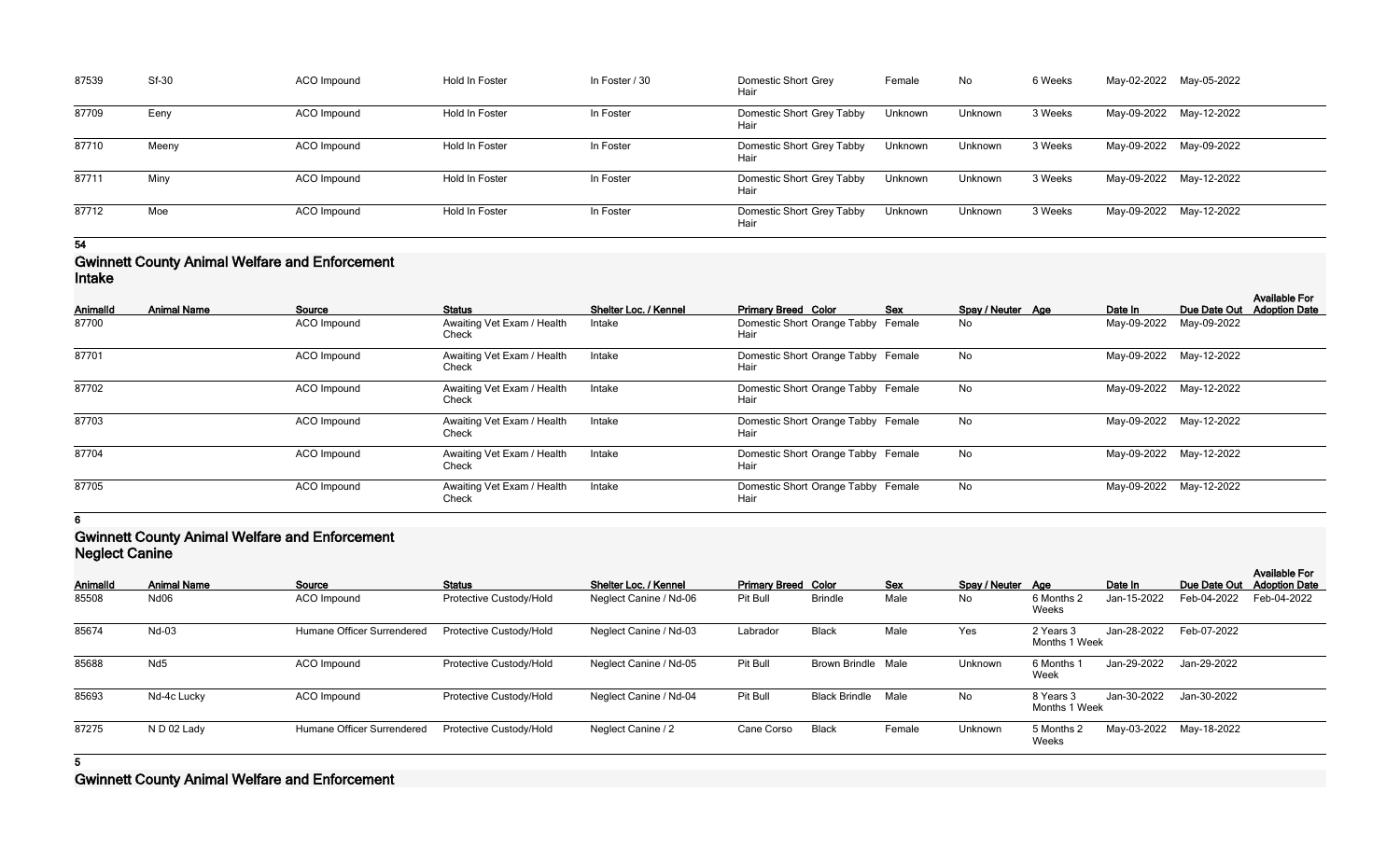# **Neglect Canine Annex**

| <b>AnimalId</b> | <b>Animal Name</b> | Source      | <b>Status</b>                 | Shelter Loc. / Kennel                           | <b>Primary Breed Color</b> |       | <b>Sex</b> | Spay / Neuter Age |                                        | Date In     | Due Date Out            | <b>Available For</b><br><b>Adoption Date</b> |
|-----------------|--------------------|-------------|-------------------------------|-------------------------------------------------|----------------------------|-------|------------|-------------------|----------------------------------------|-------------|-------------------------|----------------------------------------------|
| 80314           | Nd10 Amber         | ACO Impound | <b>Available For Adoption</b> | Neglect Canine Annex / Nd-10 American Pit Black | Bull                       |       | Female     | Yes               | 2 Years 11<br>Months 1 Week            | Mar-03-2022 | Mar-13-2022             | Mar-14-2022                                  |
| 85507           | <b>Nd11</b>        | ACO Impound | Protective Custody/Hold       | Neglect Canine Annex / Nd-11 Labrador           |                            | Black | Female     | No                | 6 Months 2<br>Weeks                    | Jan-15-2022 | Feb-04-2022             | Feb-04-2022                                  |
| 86401           | Nd09c Lucy         | ACO Impound | Protective Custody/Hold       | Neglect Canine Annex / Nd-09 Labrador           |                            | White | Female     | Unknown           | 4 Years 1<br>Month 4 Weeks<br>(approx) |             | Mar-08-2022 Apr-05-2022 |                                              |
| 87714           | N D 08             | ACO Impound | <b>Awaiting Triage</b>        | Neglect Canine Annex / Nd-08 Pit Bull           |                            | Brown | Female     | Unknown           | 4 Months<br>(approx)                   |             | May-09-2022 May-12-2022 |                                              |

**4**

### **Gwinnett County Animal Welfare and Enforcement Neglect Feline/ Maternity**

| AnimalId | <b>Animal Name</b> | Source             | <b>Status</b>                                           | Shelter Loc. / Kennel          | <b>Primary Breed Color</b>                   | Sex | Spay / Neuter Age |         | Date In                             | Due Date Out Adoption Date | <b>Available For</b> |
|----------|--------------------|--------------------|---------------------------------------------------------|--------------------------------|----------------------------------------------|-----|-------------------|---------|-------------------------------------|----------------------------|----------------------|
| 87695    | Nf-07              | <b>ACO</b> Impound | Available for Adoption -<br><b>Awaiting Spay/Neuter</b> | Neglect Feline/ Maternity /    | Domestic Short Orange Tabby Male<br>Hair     |     | No                | 5 Years | May-09-2022 May-09-2022 May-11-2022 |                            |                      |
| 87717    | Nf-12 Cheez-It     | <b>ACO</b> Impound | Awaiting Vet Exam / Health<br>Check                     | Neglect Feline/ Maternity / 12 | Orange Tabby Male<br>Domestic<br>Medium Hair |     | No                | 8 Weeks | May-09-2022 May-09-2022             |                            |                      |

# **2**

### **Gwinnett County Animal Welfare and Enforcement Puppy Triage**

| <b>AnimalId</b> | <b>Animal Name</b> | Source             | <b>Status</b>                       | Shelter Loc. / Kennel | <b>Primary Breed Color</b>                 | <b>Sex</b> | Spay / Neuter Age |                   | Date In                   | Due Date Out | <b>Available For</b><br><b>Adoption Date</b> |
|-----------------|--------------------|--------------------|-------------------------------------|-----------------------|--------------------------------------------|------------|-------------------|-------------------|---------------------------|--------------|----------------------------------------------|
| 87394           | Pt-1 Mom           | ACO Impound        | Awaiting Vet Exam / Health<br>Check | Puppy Triage / 1      | Domestic Short Grey Tabby<br>Hair          | Female     | <b>No</b>         | 2 Years 1<br>Week | Apr-27-2022               | Apr-30-2022  |                                              |
| 87395           | Pt-1 First Kitten  | <b>ACO</b> Impound | Awaiting Vet Exam / Health<br>Check | Puppy Triage / 1      | <b>Domestic Short Black</b><br>Hair        | Female     | No                | 2 Weeks           | Apr-27-2022               | Apr-27-2022  |                                              |
| 87413           | $Pt-1$             | ACO Impound        | Awaiting Vet Exam / Health<br>Check | Puppy Triage / 1      | <b>Domestic Short Grey</b><br>Hair         | Unknown    | Unknown           | Baby              | Apr-28-2022               | May-01-2022  |                                              |
| 87414           | $Pt-1$             | ACO Impound        | Awaiting Vet Exam / Health<br>Check | Puppy Triage / 1      | Domestic Short Grey<br>Hair                | Unknown    | Unknown           | Baby              | Apr-28-2022               | Apr-30-2022  |                                              |
| 87415           | $Pt-1$             | ACO Impound        | Awaiting Vet Exam / Health<br>Check | Puppy Triage / 1      | Domestic Short Grey<br>Hair                | Unknown    | Unknown           | Baby              | Apr-28-2022               | Apr-30-2022  |                                              |
| 87556           | Pt-3 Mom D         | <b>ACO</b> Impound | Awaiting Vet Exam / Health<br>Check | Puppy Triage / 3      | Domestic Short Calico<br>Hair              | Female     | No                |                   | 1 Year 1 Week May-03-2022 | May-06-2022  |                                              |
| 87557           | Pt-3 Kitten 1      | ACO Impound        | Awaiting Vet Exam / Health<br>Check | Puppy Triage / 3      | Domestic Short Grey Tabby<br>Hair          | Female     | Unknown           | Adult             | May-03-2022               | May-03-2022  |                                              |
| 87558           | Pt-3 Kitten 2      | ACO Impound        | Awaiting Vet Exam / Health<br>Check | Puppy Triage / 3      | Domestic Short Grey Tabby<br>Hair          | Female     | Unknown           | Adult             | May-03-2022               | May-03-2022  |                                              |
| 87559           | Pt-3 Kitten 3      | ACO Impound        | Awaiting Vet Exam / Health<br>Check | Puppy Triage / 3      | Domestic Short Orange Tabby Female<br>Hair |            | Unknown           | Adult             | May-03-2022               | May-03-2022  |                                              |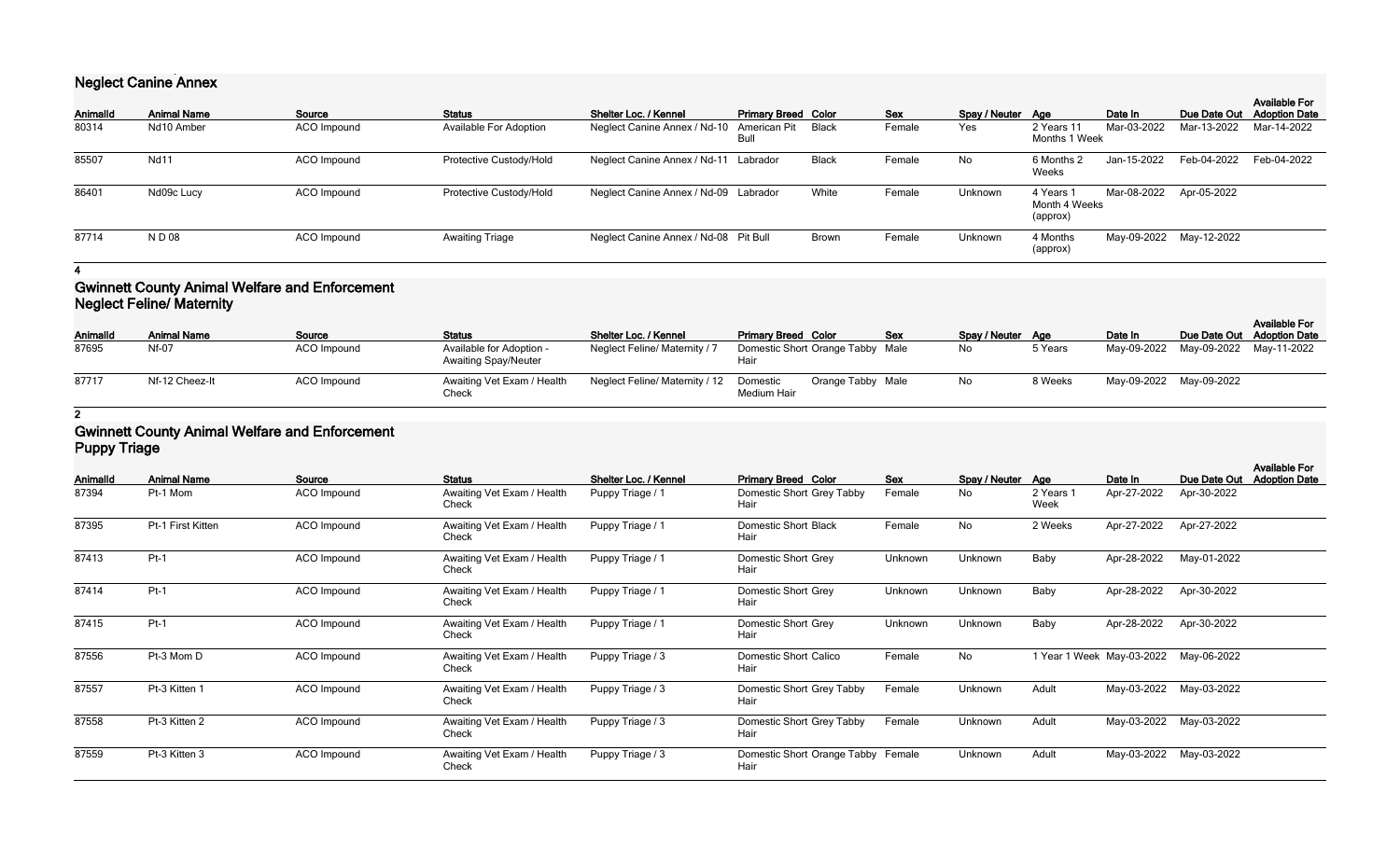| 87560 | Pt-3 Kitten 4 | ACO Impound | Awaiting Vet Exam / Health<br>Check                     | Puppy Triage / 3 | Domestic Short Calico<br>Hair     |       | Female | Unknown | Adult  | May-03-2022 May-03-2022 |                                     |  |
|-------|---------------|-------------|---------------------------------------------------------|------------------|-----------------------------------|-------|--------|---------|--------|-------------------------|-------------------------------------|--|
| 87561 | Pt-3 Kitten 5 | ACO Impound | Awaiting Vet Exam / Health<br>Check                     | Puppy Triage / 3 | Domestic Short Grey Tabby<br>Hair |       | Female | Unknown | Adult  | May-03-2022 May-03-2022 |                                     |  |
| 87669 | Pt 2 D Casper | ACO Impound | Available for Adoption -<br><b>Awaiting Spay/Neuter</b> | Puppy Triage / 2 | Domestic<br>Longhair              | Black | Male   | No      | 1 Year |                         | May-07-2022 May-10-2022 May-11-2022 |  |

### **Gwinnett County Animal Welfare and Enforcement Sick Canine**

| Animalld | <b>Animal Name</b>  | Source             | <b>Status</b>                            | Shelter Loc. / Kennel | <b>Primary Breed Color</b> |                | Sex    | Spay / Neuter | Aae                  | Date In     | Due Date Out | <b>Available For</b><br><b>Adoption Date</b> |
|----------|---------------------|--------------------|------------------------------------------|-----------------------|----------------------------|----------------|--------|---------------|----------------------|-------------|--------------|----------------------------------------------|
| 86537    | Sd-1c Taz           | ACO Impound        | <b>Available For Adoption</b>            | Sick Canine / 1       | Pit Bull                   | <b>Brown</b>   | Male   | Yes           | 11 Months 3<br>Weeks | Mar-16-2022 | Apr-09-2022  |                                              |
| 87007    | Sd7c Croissant Hw++ | ACO Impound        | <b>Available For Adoption</b>            | Sick Canine / 7       | Terrier                    | <b>Black</b>   | Female | Yes           | 2 Years 1<br>Month   | Apr-08-2022 | Apr-11-2022  | Apr-29-2022                                  |
| 87329    | Sd-08d Max          | <b>ACO</b> Impound | <b>Awaiting Behavioral</b><br>Assessment | Sick Canine / 8       | Pit Bull                   | <b>Brindle</b> | Male   | Yes           | 2 Years 1<br>Week    | Apr-26-2022 | May-06-2022  | May-06-2022                                  |
| 87564    | Sd 3c Fluffy        | <b>ACO</b> Impound | <b>Available For Adoption</b>            | Sick Canine / 3       | Pit Bull                   | Grey           | Male   | yes           | 5 Years 1<br>Week    | May-03-2022 | May-06-2022  | May-07-2022                                  |
| 87663    | Sd-006 Maxwell      | <b>ACO</b> Impound | Available For Adoption                   | Sick Canine / 6       | Labrador                   | White          | Male   | Yes           | 4 Years              | May-07-2022 | May-10-2022  | May-10-2022                                  |
| 87665    | Sd-04 Richie        | <b>ACO</b> Impound | Available For Adoption                   | Sick Canine / 4       | Australian<br>Shepherd     | Tri Color      | Male   | No            | 1 Year               | May-07-2022 | May-11-2022  | May-12-2022                                  |
| 87667    | Sd-9 Ruthie         | <b>ACO</b> Impound | <b>Available For Adoption</b>            | Sick Canine / 9       | Pit Bull                   | Grey           | Female | No            | 10 Years             | May-07-2022 | May-11-2022  | May-12-2022                                  |
| 87707    | Sd 05               | ACO Impound        | <b>Awaiting Triage</b>                   | Sick Canine / 5       | Siberian Husky Brown       |                | Female | Unknown       | 2 Years              | May-09-2022 | May-12-2022  |                                              |
| 87713    | Sd-05               | ACO Impound        | <b>Awaiting Triage</b>                   | Sick Canine / 2       | Pit Bull                   | <b>Brown</b>   | Male   | Unknown       |                      | May-09-2022 | May-12-2022  |                                              |

#### **9**

### **Gwinnett County Animal Welfare and Enforcement Sick Canine Annex**

| -------- <i>--</i> -------- |                    |                        |                                          |                        |                            |              |            |                   |                                            |             |                         |                                              |
|-----------------------------|--------------------|------------------------|------------------------------------------|------------------------|----------------------------|--------------|------------|-------------------|--------------------------------------------|-------------|-------------------------|----------------------------------------------|
| Animalld                    | <b>Animal Name</b> | Source                 | <b>Status</b>                            | Shelter Loc. / Kennel  | <b>Primary Breed Color</b> |              | <b>Sex</b> | Spay / Neuter Age |                                            | Date In     | Due Date Out            | <b>Available For</b><br><b>Adoption Date</b> |
| 78647                       | Sd-12c Hamlet      | <b>Owner Surrender</b> | <b>Available For Adoption</b>            | Sick Canine Annex / 12 | Shepherd                   | Tan          | Male       | Yes               | 6 Years 2<br>Months 3<br>Weeks<br>(approx) | May-03-2022 | May-03-2022             | May-03-2022                                  |
| 79516                       | Sd-10c Momo        | ACO Impound            | <b>Available For Adoption</b>            | Sick Canine Annex / 10 | Labrador                   | <b>Black</b> | Female     | Yes               | 4 Years 3<br>Weeks<br>(approx)             | May-09-2022 | May-19-2022             | May-19-2022                                  |
| 87077                       | Sd-14d Forrest     | ACO Impound            | <b>Awaiting Behavioral</b><br>Assessment | Sick Canine Annex / 14 | Jindo                      | White        | Male       | No                | 12 Years 3<br>Weeks                        | Apr-12-2022 | Apr-15-2022             | Apr-16-2022                                  |
| 87643                       | Sd11D              | ACO Impound            | <b>Awaiting Behavioral</b><br>Assessment | Sick Canine Annex / 11 | Labrador<br>Retriever      | <b>Brown</b> | Male       | No                | 3 Years                                    | May-06-2022 | May-16-2022             | May-17-2022                                  |
| 87658                       | Sd-018 Bull        | ACO Impound            | <b>Available For Adoption</b>            | Sick Canine Annex / 18 | Pit Bull                   | <b>Blue</b>  | Male       | yes               | 4 Years                                    |             | May-06-2022 May-09-2022 | May-09-2022                                  |
| 87659                       | Sd-017 Monkey      | ACO Impound            | <b>Available For Adoption</b>            | Sick Canine Annex / 17 | Pit Bull                   | Tan          | Female     | yes               | 3 Years                                    |             | May-06-2022 May-09-2022 |                                              |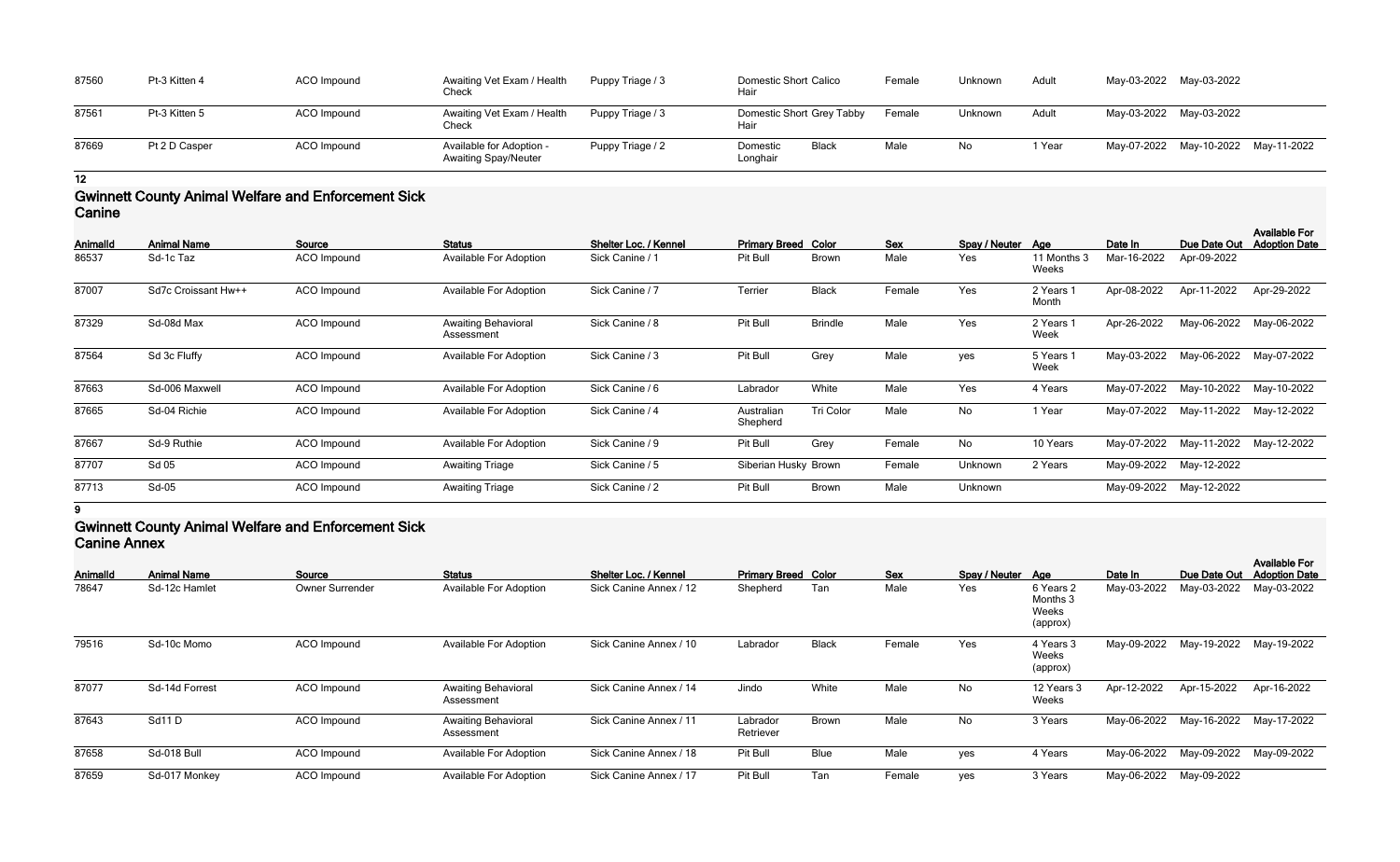| 87662 | Sd-16 Marvin Hw++ | ACO Impound | Available For Adoption        | Sick Canine Annex / 16 | American Pit<br>Bull | Tan          | Male   | No  | 2 Years             |  | May-07-2022 May-11-2022 May-12-2022 |
|-------|-------------------|-------------|-------------------------------|------------------------|----------------------|--------------|--------|-----|---------------------|--|-------------------------------------|
| 87677 | Sd-13 Trudie      | ACO Impound | <b>Available For Adoption</b> | Sick Canine Annex / 13 | Pug                  | Tan          | Female | No. | 3 Years<br>(approx) |  | May-07-2022 May-11-2022 May-12-2022 |
| 87682 | Sd-15 Bobby       | ACO Impound | Available For Adoption        | Sick Canine Annex / 15 | Pit Bull             | <b>Black</b> | Male   | No  | 1 Year              |  | May-07-2022 May-11-2022 May-12-2022 |

### **Gwinnett County Animal Welfare and Enforcement Sick Feline**

| Animalld | <b>Animal Name</b>   | Source             | <b>Status</b>                       | Shelter Loc. / Kennel | <b>Primary Breed Color</b>          | <b>Sex</b> | Spay / Neuter Age |         | Date In     | Due Date Out | <b>Available For</b><br><b>Adoption Date</b> |
|----------|----------------------|--------------------|-------------------------------------|-----------------------|-------------------------------------|------------|-------------------|---------|-------------|--------------|----------------------------------------------|
| 87269    | Sf-76 Smartie        | ACO Impound        | Awaiting Vet Exam / Health<br>Check | Sick Feline / 76      | Domestic Short Black<br>Hair        | Male       | No                | 6 Weeks | Apr-21-2022 | Apr-21-2022  |                                              |
| 87270    | Sf-76 Spree          | <b>ACO</b> Impound | Awaiting Vet Exam / Health<br>Check | Sick Feline / 76      | Domestic Short Tabby<br>Hair        | Male       | No                | 6 Weeks | Apr-21-2022 | Apr-21-2022  |                                              |
| 87290    | Sf-8 Tinker          | <b>ACO</b> Impound | Awaiting Vet Exam / Health<br>Check | Sick Feline / 48      | Domestic Short Brown Tabby<br>Hair  | Female     | Unknown           | 5 Weeks | Apr-22-2022 | Apr-25-2022  |                                              |
| 87386    | Sf-6 Gummie Bear     | <b>ACO</b> Impound | Awaiting Vet Exam / Health<br>Check | Sick Feline / 6       | <b>Domestic Short Grey</b><br>Hair  | Female     | Unknown           | 6 Weeks | Apr-27-2022 | Apr-27-2022  |                                              |
| 87387    | Sf-6 Twix            | ACO Impound        | Awaiting Vet Exam / Health<br>Check | Sick Feline / 6       | Domestic Short Grey Tabby<br>Hair   | Male       | Unknown           | 6 Weeks | Apr-27-2022 | Apr-27-2022  |                                              |
| 87440    | Sf-44 Razzles        | <b>ACO</b> Impound | Awaiting Vet Exam / Health<br>Check | Sick Feline / 44      | Domestic Short Grey<br>Hair         | Female     | No                | 9 Weeks | Apr-28-2022 | Apr-28-2022  |                                              |
| 87530    | Sf-8 Cookies N Cream | <b>ACO</b> Impound | Awaiting Vet Exam / Health<br>Check | Sick Feline / 8       | Domestic Short Brown Tabby<br>Hair  | Female     | No                | 8 Weeks | May-02-2022 | May-02-2022  |                                              |
| 87531    | Sf-8 Karamel Sutra   | <b>ACO</b> Impound | Awaiting Vet Exam / Health<br>Check | Sick Feline / 8       | Domestic Short Grey Tabby<br>Hair   | Female     | No                | 8 Weeks | May-02-2022 | May-02-2022  |                                              |
| 87532    | Sf-8 Cannoli         | ACO Impound        | Awaiting Vet Exam / Health<br>Check | Sick Feline / 8       | <b>Domestic Short White</b><br>Hair | Male       | No                | 8 Weeks | May-02-2022 | May-02-2022  |                                              |
| 87591    | Sf-10 Jourdan        | <b>ACO</b> Impound | Awaiting Vet Exam / Health<br>Check | Sick Feline / 10      | Domestic Short Brown Tabby<br>Hair  | Male       | Unknown           |         | May-04-2022 | May-07-2022  |                                              |
| 87592    | Sf-10 Kendall        | <b>ACO</b> Impound | Awaiting Vet Exam / Health<br>Check | Sick Feline / 10      | Domestic Short Brown Tabby<br>Hair  | Unknown    | Unknown           |         | May-04-2022 | Apr-29-2022  |                                              |

**11**

### **Gwinnett County Animal Welfare and Enforcement Surgery Suite**

|                 | <b>Ourgery Ounc</b> |             |                                     |                              |                                           |            |                   |                     |                         |                            |                      |  |
|-----------------|---------------------|-------------|-------------------------------------|------------------------------|-------------------------------------------|------------|-------------------|---------------------|-------------------------|----------------------------|----------------------|--|
| <b>AnimalId</b> | <b>Animal Name</b>  | Source      | <b>Status</b>                       | <b>Shelter Loc. / Kennel</b> | <b>Primary Breed Color</b>                | <b>Sex</b> | Spay / Neuter Age |                     | Date In                 | Due Date Out Adoption Date | <b>Available For</b> |  |
| 87271           | <b>Sx Twizzler</b>  | ACO Impound | Awaiting Vet Exam / Health<br>Check | <b>Surgery Suite</b>         | Domestic Short Grey Tabby<br>Hair         | Male       | No                | 6 Weeks             | Apr-21-2022             | Apr-21-2022                |                      |  |
| 87518           | Sx Phish Food       | ACO Impound | <b>Awaiting Transfer</b>            | <b>Surgery Suite</b>         | <b>Black</b><br>Domestic<br>Medium Hair   | Female     | No                | 8 Weeks             | May-02-2022 May-02-2022 |                            |                      |  |
| 87649           | Sx                  | ACO Impound | Under Vet Care                      | <b>Surgery Suite</b>         | Domestic Short Brown Tabby Female<br>Hair |            | Yes               | 8 Weeks<br>(approx) | May-06-2022 May-06-2022 |                            |                      |  |